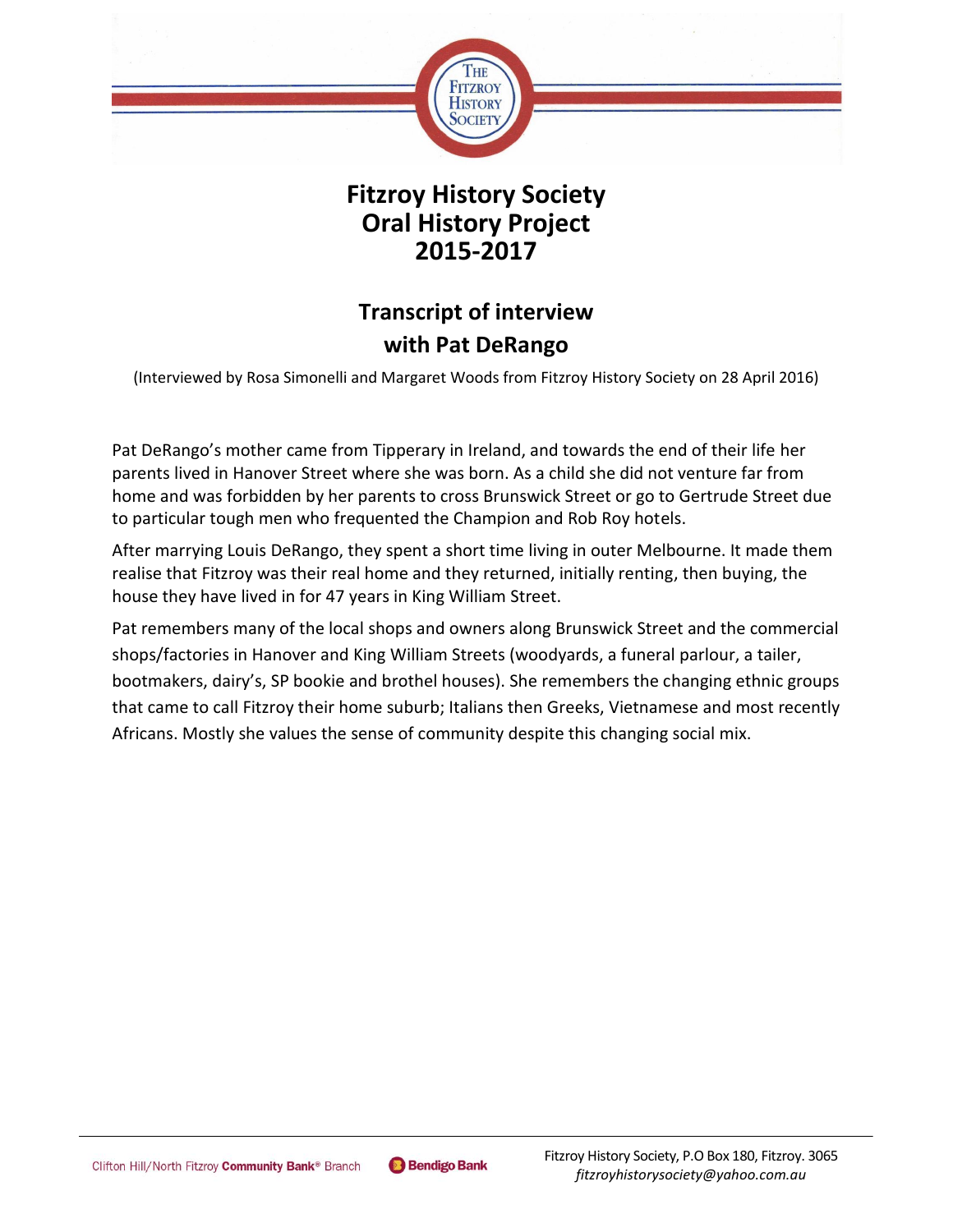|  | THE<br>FITZROY<br>HISTORY |  |
|--|---------------------------|--|
|  | OUIE                      |  |
|  |                           |  |

## **START OF TRANSCRIPT**

- Facilitator 1: You've been here in Fitzroy.......
- Pat DeRango: All my life.
- Facilitator 1: You were born here?
- Pat DeRango: Oh well in the city, the old Queen Victoria Hospital but my grandmother was very ill. So they moved into Fitzroy so that they would be near St Vincent's because mum used to take her up there. So they rented a house, 43 Hanover Street and mum got pregnant there with me.
- Facilitator 1: 43 Hanover Street isn't there anymore is it?
- Pat DeRango: No, that's gone.
- Facilitator 1: What sort of a house was it?
- Pat DeRango: No I don't know, they weren't there very long. Then they moved to a little house further down Hanover Street which dad called the little grey house in the west, I didn't even know we were west, and then I lived next door, I lived up at 19 and then I lived here.
- Facilitator 2: So next door being 75 King William Street
- Pat DeRango: Yeah, 75.
- Facilitator 2: And now seventy three-
- Facilitator 1: How long have you been in this house?
- Pat DeRango: About 47 and a half years.
- Facilitator 2: What was it like when you moved in?

Pat DeRango: All of them had lean-to's on the back, like the lean-to with your stove and everything out there and I think that all of them had that, yeah. Because this wasn't here, but this has been here for 30-, I don't know, 33 years or something. Other than that, and then Charlie Ford wanted to sell it so we asked for first option. No, we wanted to rent it first… [from] Charlie Ford.

Facilitator 2: You described him as lovely to meet.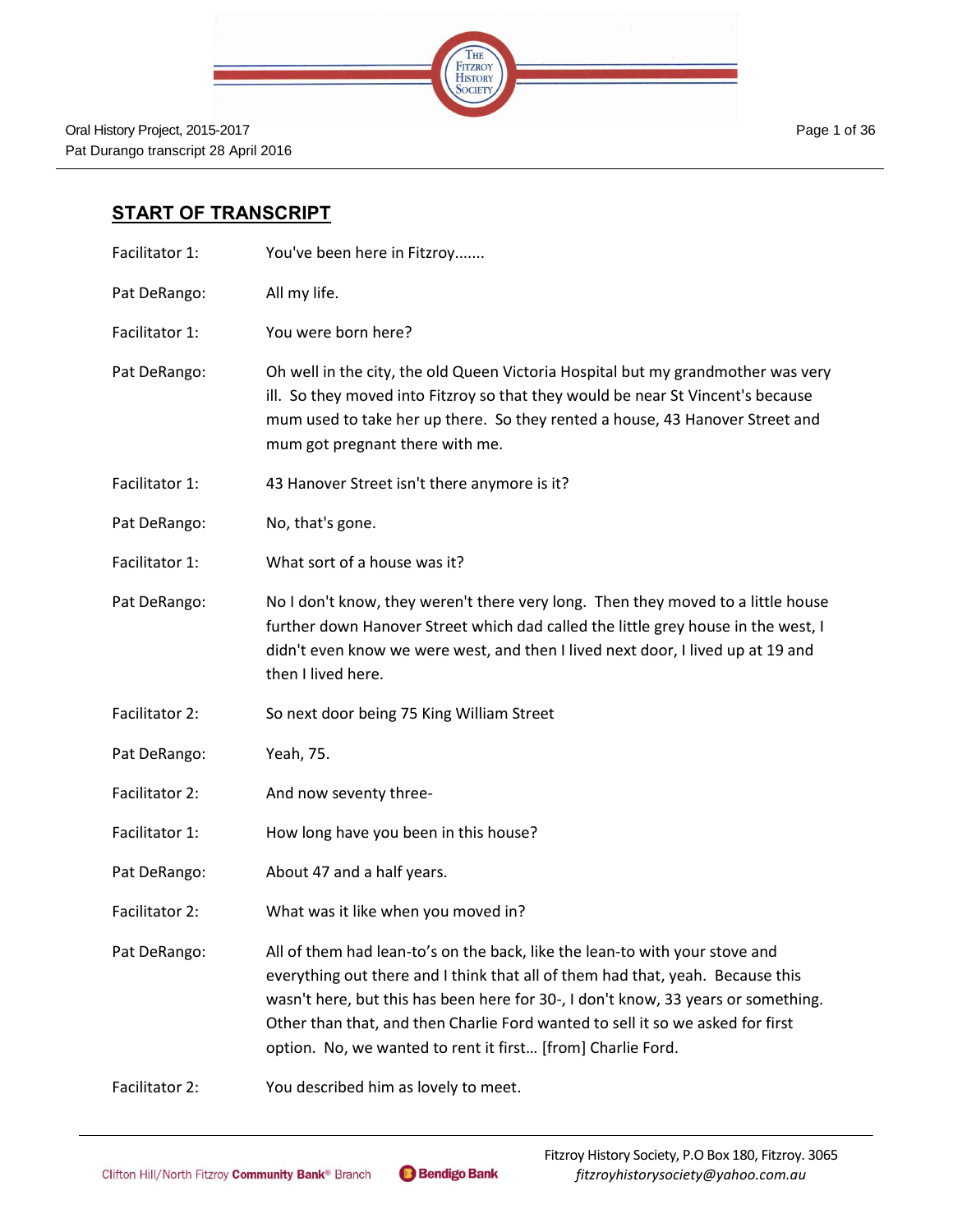

- Pat DeRango: Very nice, very dressed up to the nines, big diamond ring and everything. What I didn't realise was that he had a nice little private brothel going on in there with air hostesses… Facilitator 1: In here?
- Pat DeRango: No, next door. But look, further up near the hotel, at the back of number 19, [unclear] had the SP bookmaking in a big way and they'd all be down the lane and then they'd run in and take the bets and everything. There was this little half Chinese Joe Fitzpatrick, and he'd be out in the lane and he'd be singing out to my uncle, tricked you, the coppers are coming and everybody'd go [whoosh] and they'd all fly. But oh, I've seen a lot of changes, a lot.

But as I said it had a terrible name, we never encountered any of that. You could run down the lane to the milk bar which used to be where the French place is now at any old time of the night or that, no problem, never entered your head. Not only that but you either, they left their front door open or the key in the door. Not now, no, no, no.

- Facilitator 2: You were saying in the summer it was lovely because of all the Italian ladies...
- Pat DeRango: Yeah, and especially the Italians up the top where we lived at number 19 and they'd be sitting out the front I suppose, I can't remember, we wouldn't have had fans or that - and the grandchildren would all be there and all the kids would be playing, all my nieces and nephews and everything. It was a very different, very different time. But she was lovely.
- Facilitator 2: What were the kids playing?
- Pat DeRango: Oh Tiggy but they'd be playing in the middle of the road too, playing, on scooters and dress ups and all that. Of course all the houses were on the other side,. That was quite different to down this end the houses, like there was then three little bluestone cottages, three or four, and then like there was a two storey house and then there was some more and then further up the top where the electrician was he had ... It wasn't onto the street
- Facilitator 2: Where was the electrician?
- Pat DeRango: Sparksy, up the top on the left hand side.
- Facilitator 1: Just before the lane where the flats are now.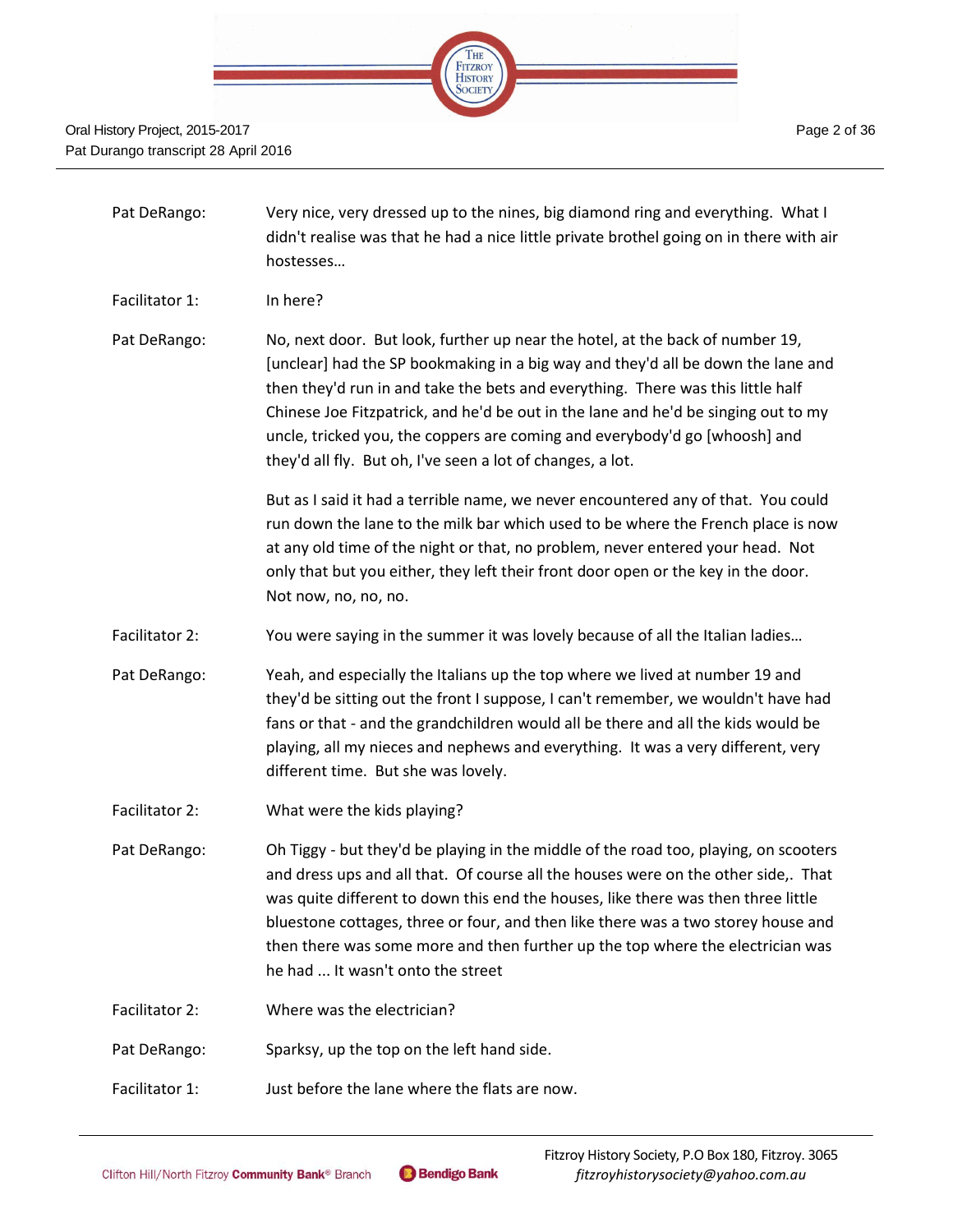

| Pat DeRango:   | Yeah before the lane, yeah. It was quite a way back.                                                                                                                                                                                                                                                                                                                                                                                                                                                         |
|----------------|--------------------------------------------------------------------------------------------------------------------------------------------------------------------------------------------------------------------------------------------------------------------------------------------------------------------------------------------------------------------------------------------------------------------------------------------------------------------------------------------------------------|
| Facilitator 1: | Can you remember some of the other colourful characters who would've been<br>around when you were a young girl growing up in this area?                                                                                                                                                                                                                                                                                                                                                                      |
| Pat DeRango:   | Yeah, but we weren't allowed to go to Gertrude Street. Do you know that? It was<br>so bad. Well, Peter Moloney, do you remember them talking about Peter<br>Moloney? He's on the internet, anyhow.                                                                                                                                                                                                                                                                                                           |
| Facilitator 1: | Could you tell us about them.                                                                                                                                                                                                                                                                                                                                                                                                                                                                                |
| Pat DeRango:   | Peter Moloney?  Oh, he was bad, he was really, really bad. Yeah, everybody was<br>terrified of him, and the hotels on the corner, both corners, shocking, shocking<br>fighting from them, the Champion and the - what was the other one? The Rob<br>Roy, was it? Oh they were bad, but oh no you wouldn't                                                                                                                                                                                                    |
| Facilitator 1: | But you see the thing is, you know how you say that people thought that Fitzroy<br>was bad and you lived here and this place was bad. I lived in Gore Street and we<br>used to walk up Gertrude Street to get to All Saints to go to church, or walk up<br>Gertrude to go to the Exhibition buildings or to go to university.                                                                                                                                                                                |
| Pat DeRango:   | University, yeah.                                                                                                                                                                                                                                                                                                                                                                                                                                                                                            |
| Facilitator 1: | We didn't think that was bad because we were used to it.                                                                                                                                                                                                                                                                                                                                                                                                                                                     |
| Pat DeRango:   | I was saying to Margaret, there was a lot of old drunks, but you could've blown on<br>them and they would've fallen over and they'd say good morning madam or good<br>morning ladies or, you know. But I do know that some of the girls were applying<br>for jobs and do you remember Georges in Collins Street? If you had a Fitzroy<br>address you didn't get a job there.                                                                                                                                 |
| Facilitator 2: | Oh, no I can imagine that.                                                                                                                                                                                                                                                                                                                                                                                                                                                                                   |
| Pat DeRango:   | No, no that was an absolute no-no. Then do you remember down the corner here<br>where the Smith & Daughters is? That was marijuana house and then a Yugoslav<br>bloke had it as an op shop. Oh, the people around here complained very badly,<br>absolutely. But oh no. Mind you I think there was a lot of poverty because there<br>was families around in Fitzroy Street that had about 12 children Pumpy Watts<br>was in a wheelchair, he had many children. His legs were like withered, I don't<br>know |
| Facilitator 2: | Didn't stop him, did it?                                                                                                                                                                                                                                                                                                                                                                                                                                                                                     |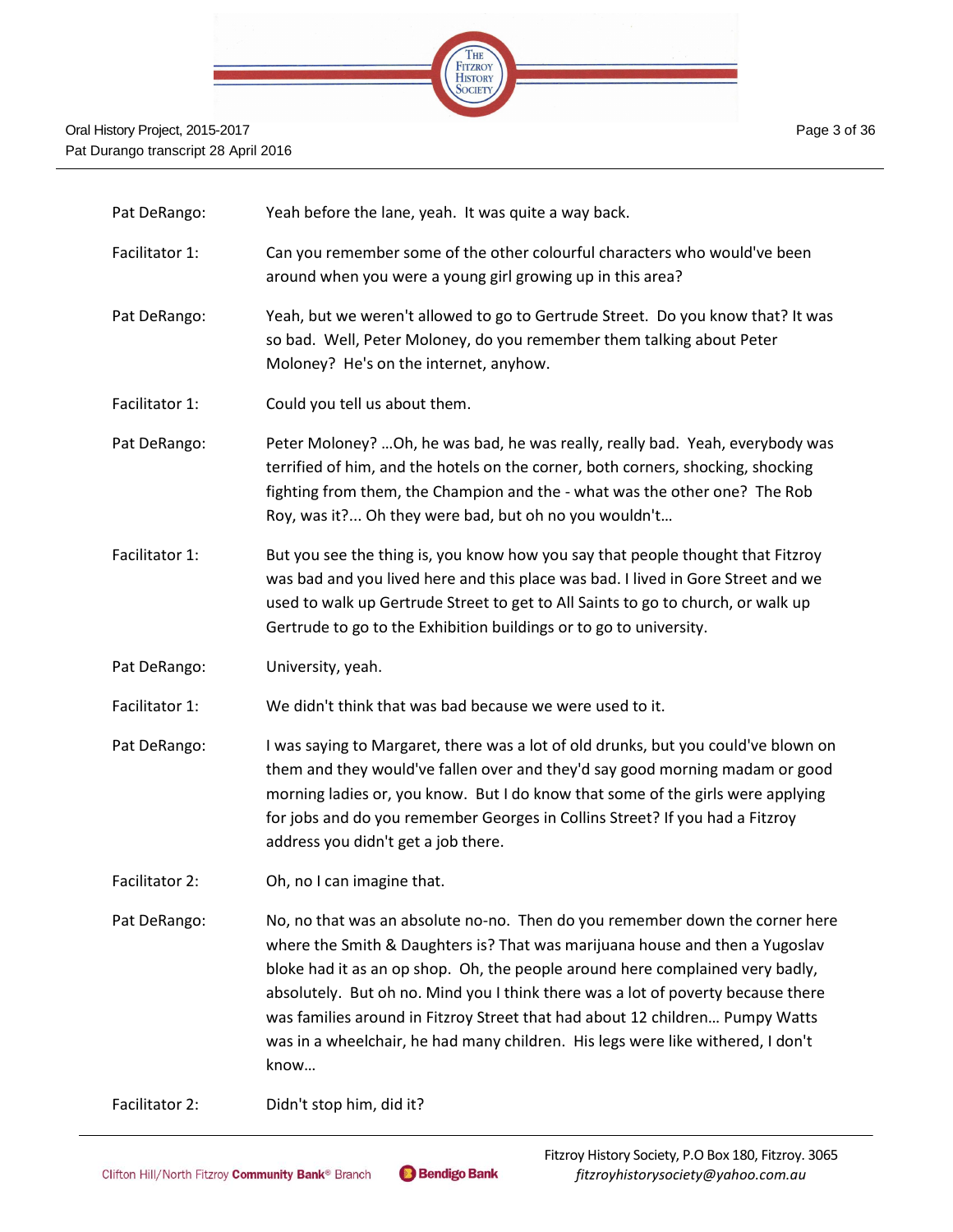

Pat DeRango: Not at all, something was working well, very well...

- Facilitator 2: Not the birth control.
- Pat DeRango: …and next door was the Driscolls and they had a lot. But they had a boy, Hayden, who we didn't know then but we know now was a savant because his - the Regent picture, the, do you remember the Regent picture theatre?... They'd have him on at interval and they'd be saying like 1,250,700 and something like that, by the time they got to the end of it he'd give them - like in *Rain Man*. But he was quite, sort of retarded otherwise. …Yeah. Because he'd knock on the door and he had a billy and he used to say to mum, can you give me sixpence to go and get some chop suey around at the little Chinese around the corner. They used to be sitting there making dim sims, it's a wonder they didn't kill us.
- Facilitator 2: So this was in Brunswick Street.
- Pat DeRango: Yeah. Just around about where Felix (paper shop) is, more or less. Yeah, for a billy of chop suey, my God.
- Facilitator 2: You were saying yesterday also that you could still remember and still picture all the shopfronts and who they all were.
- Pat DeRango: Yes I can, I can.... Minnie the butcher was on the corner of Hanover Street, they had the sawdust on the floor. There was Cox Bros as I thought it was as a child, I didn't realise it was Cox Brothers. There was Kingham's the drycleaners, he had a high boot like this. Across the road was a bakery and that was Pellegrini's, Richardson's, the ham and beef shop, the pawn shop which was on the corner of Ferry Street which has gone. I don't know how I can remember them. Chennaworth'swhich, oh my God… Chennaworth, she opened up a shop where you could buy plates and tea towels and towels and things like that.
- Facilitator 2: Homewares type.
- Pat DeRango: Yeah, Burmister's, the paper shop. Conti's, the fruit shop. ... On the corner of where My Beautiful Laundry is.
- Facilitator 1: And then there was another one further down where the Red Rice, do you remember - were they Cardamone? They had a fruit shop there as well.
- Pat DeRango: Tucci's.
- Facilitator 1: Yeah, and the son did engineering at uni or something.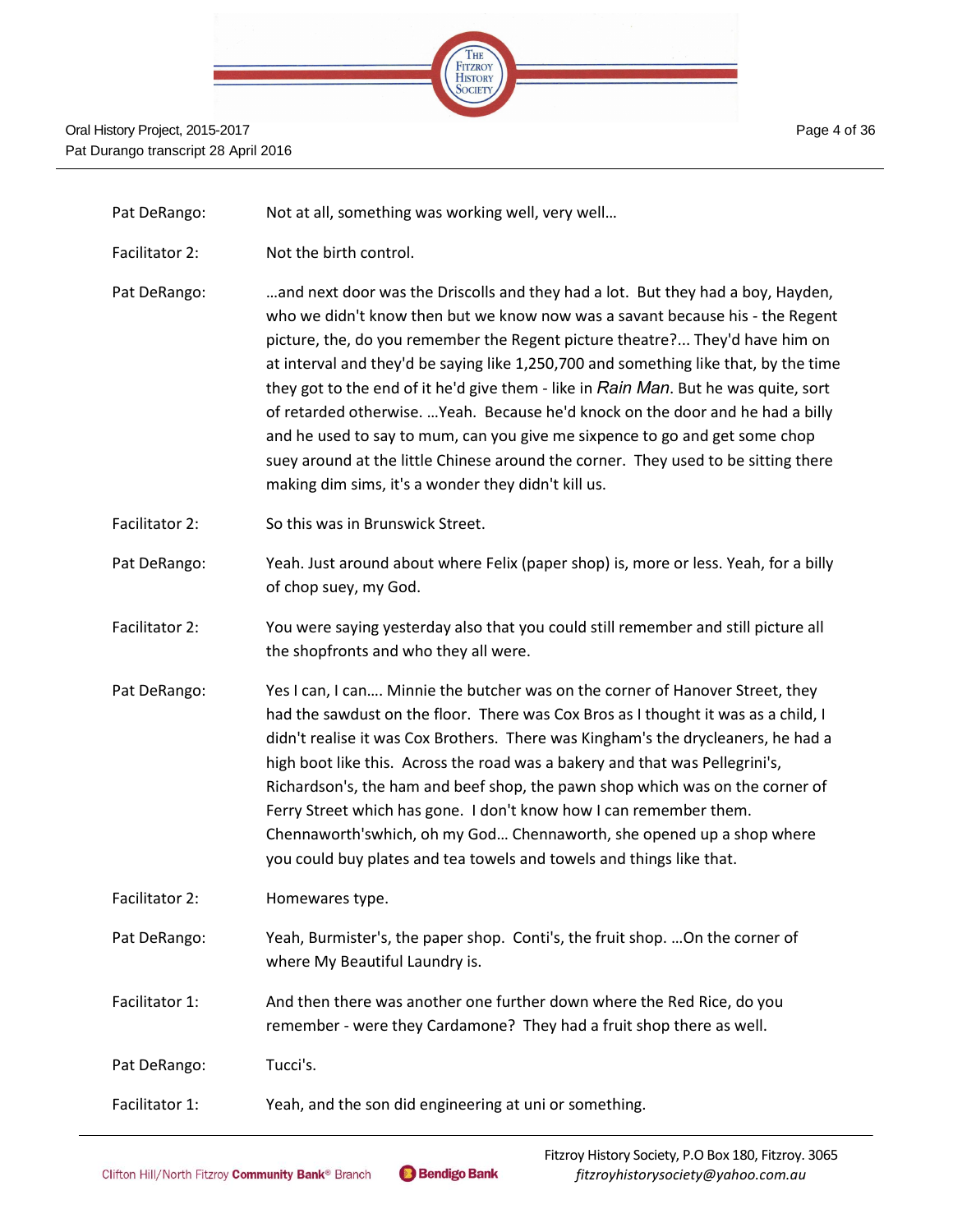

| Pat DeRango:   | Yeah, Tucci's I think.                                                                                                                                                                                                                                                                                                             |
|----------------|------------------------------------------------------------------------------------------------------------------------------------------------------------------------------------------------------------------------------------------------------------------------------------------------------------------------------------|
| Facilitator 1: | We had the best educated fruiterers in this street because all the sons went onto<br>uni.                                                                                                                                                                                                                                          |
| Pat DeRango:   | Oh, the fish and chip shop about where the tram stop is. Friday night, - it didn't<br>matter whether you were Catholic or not you had to get in a queue and wait to go<br>in and she was his mother, very old, Lovelaces, and that was, the sawdust on the<br>floor. But I realise now the only fish you could get was (Bara)cuda. |
|                | Yeah, there was no such thing like as flake or anything like that, and that'd be<br>because they were next door to the Perners, yeah. Which one of the Perners, she<br>married one of the Viennese choir boys and they had the Gino's bistro in Lygon<br>Street, do you remember when Gino's                                       |
| Facilitator 1: | Yes, I do.                                                                                                                                                                                                                                                                                                                         |
| Pat DeRango:   | She still in Drummond Street in North Carlton, and her sister's in Moor Street who<br>I talk to all the time. We got held up with masked thugs with guns for the SP<br>bookmaking, oh no. We used to say we could do it in serial form oh no, no, no.                                                                              |
| Facilitator 2: | You probably could, actually, it's like the Jack [Irish], the series that's being shot in<br>Fitzroy and they Yeah, Jack Irish. But I don't know, it's sort of - I don't know, it<br>was just alright.                                                                                                                             |
| Facilitator 1: | You didn't feel nervous?                                                                                                                                                                                                                                                                                                           |
| Pat DeRango:   | Never.                                                                                                                                                                                                                                                                                                                             |
| Facilitator 1: | It was a colourful area, it was definitely a colourful area. You'd have prostitutes<br>living across the road, there were people of all different nationalities. Rose Mary<br>Brondolino was telling me about                                                                                                                      |
| Pat DeRango:   | I know Rose Mary well.                                                                                                                                                                                                                                                                                                             |
| Facilitator 1: | the Morans who were living close by here, Kath Moran, the matriarch of the<br>wonderful crime family. Do you remember her?                                                                                                                                                                                                         |
| Pat DeRango:   | I don't remember her, but I remember on the corner it was like an old - I think it<br>would've been like a hotel or something.                                                                                                                                                                                                     |
| Facilitator 1: | A boarding house, there were lots of boarding houses.                                                                                                                                                                                                                                                                              |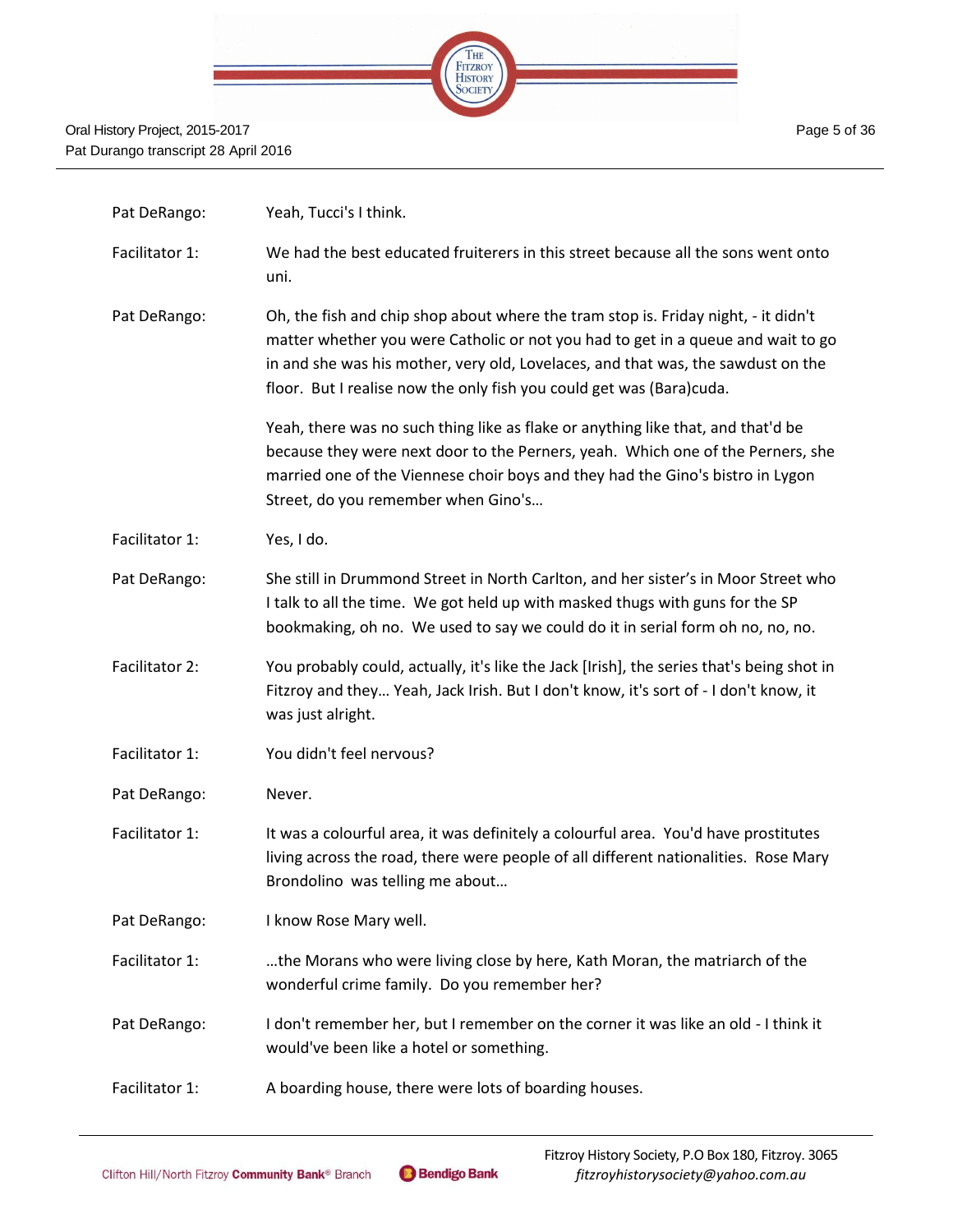

| Pat DeRango:   | A boarding house, oh gee.                                                                                                                                                                                                                                                                                                                    |
|----------------|----------------------------------------------------------------------------------------------------------------------------------------------------------------------------------------------------------------------------------------------------------------------------------------------------------------------------------------------|
| Facilitator 2: | Because Lou lived in a boarding house too, didn't he live                                                                                                                                                                                                                                                                                    |
| Pat DeRango:   | Sort of, Mrs Jackson rented him rooms when they came from Italy. He said she<br>was a lovely lady, I don't know [laughs], I can't remember her. I didn't know Lou<br>then, I only seen Lou when I lived up the top of the street and we'd be coming<br>home. Helen, my sister, and I and I'd say oh, there's that bloke out the front again. |
| Facilitator 2: | He fancied you.                                                                                                                                                                                                                                                                                                                              |
| Pat DeRango:   | Long time ago, long. But no, I wasn't frightened. Mind you, we, probably weren't<br>allowed to go anywhere. I mean you weren't allowed to cross Brunswick Street<br>and we definitely couldn't go to Gertrude Street so, yeah.                                                                                                               |
| Facilitator 2: | So it was a real neighbourhood, very,  street by street play almost.                                                                                                                                                                                                                                                                         |
| Pat DeRango:   | It was yeah Yeah, and it's still very friendly here isn't it, really, very friendly<br>and it was very friendly then, absolutely.                                                                                                                                                                                                            |
| Facilitator 1: | Which school did you go to?                                                                                                                                                                                                                                                                                                                  |
| Pat DeRango:   | Up at the Academy.                                                                                                                                                                                                                                                                                                                           |
| Facilitator 1: | Did you go there for primary school as well, or did you go                                                                                                                                                                                                                                                                                   |
| Pat DeRango:   | No, that wasn't down here, Sacred Heart The primary was there. Oh, actually<br>my daughter                                                                                                                                                                                                                                                   |
| Facilitator 1: | There was a school in Bell Street as well.                                                                                                                                                                                                                                                                                                   |
| Pat DeRango:   | Yeah there was Bell Street but then that went and I think it became the<br>intellectualchildren or something like that.  Yeah, and you know where, in<br>Hanover Street - God, I can't think of his name, what was his name? The<br>politician.                                                                                              |
| Facilitator 2: | Gareth Evans.                                                                                                                                                                                                                                                                                                                                |
| Pat DeRango:   | Gareth Evans. I think that was the first, we thought it was the first children's<br>hospital.                                                                                                                                                                                                                                                |
| Facilitator 1: | The Berry Children's Home, it was for a while.                                                                                                                                                                                                                                                                                               |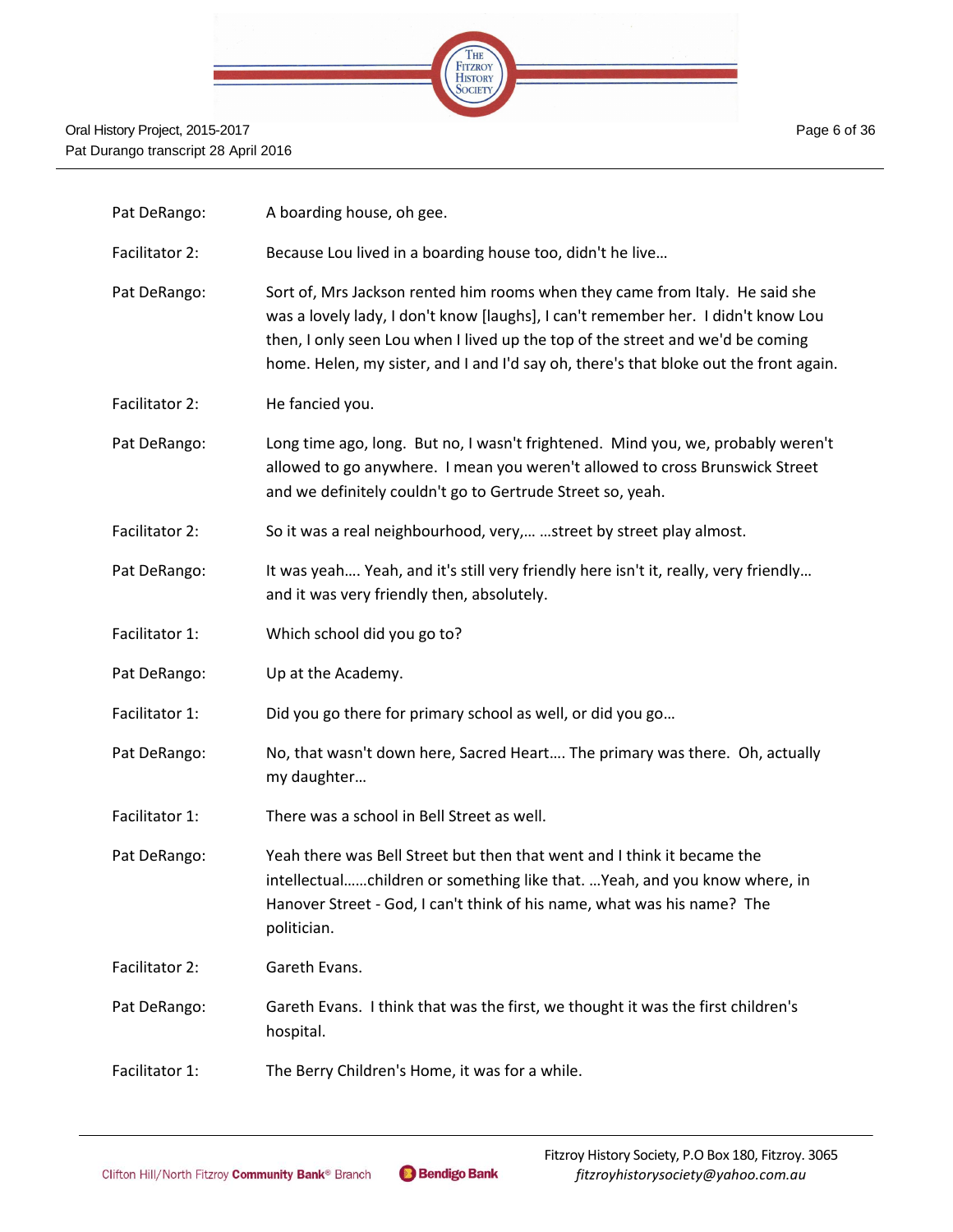

- Pat DeRango: Right, there you go. But oh, the ones that lived on the corner there, ooh. ... It was very rough. Rough of the rough. Oh, she'd be out the front, because they were drunkards, and she'd be fighting with Minnie Moloney which was Red's sister…. No, not good. Oh no, you wasn't living here then?
- Facilitator 1: No, I was in Gore Street, yeah.
- Pat DeRango: Yeah. I was saying to Margaret, you wouldn't remember the Israelites Church. It's still there. Yeah, he showed us through there. Very much bigger inside than you think. We were kids and we'd be there looking fascinated, they'd be arriving in their long dresses and the bonnets and the men with the bobby pins holding their hair up with their long coats and that on. But then there was like a boarding house on the corner of Hanover where the, what do you call it? Yeah, the same when they closed the streets off. People were out the front saying the ambulance won't be able to come in or only the one way and that didn't go down well.
- Facilitator 1: We were talking about the mid-'60s when the Housing Commission-, when the Atherton Estate was knocked down and they built the towers.
- Pat DeRango: When they knocked these houses down…. Because when they were building them my sister and her husband were in the hotel, it was St Andrew's then. ...Yeah. St Andrew's Hotel. [John and Helen].
- Facilitator 2: They were publicans there, were they? ... Well they would've seen a few things.
- Pat DeRango: Yeah…. Oh, yeah, yeah. But in Hanover Street there was a wood yard, Jonesy had the wood yard and he'd say to mum, I don't know how this happens but there was a new set of kittens there every other day and then there was Paddy O'Reilly that was a bootmaker.
- Facilitator 2: In Hanover Street too?
- Pat DeRango: Yeah, and then there was a paint factory in King William Street. The Triakas were here, they had the statue place and they were across the road for a time where that factory burnt down. …Then there was Apps Funeral Parlour… [Down on the corner of Fitzroy and Moor Street] …and when kids would be coming home from school and they'd go down the back lane and the back part would be opened and the coffins would be there and some of the kids wanted to get in. They didn't have a clue what they were. That's when, after when that got sold, Rose Mary Brondolino's family bought that place. Yeah, but then that had to be sold because her brother took them to court.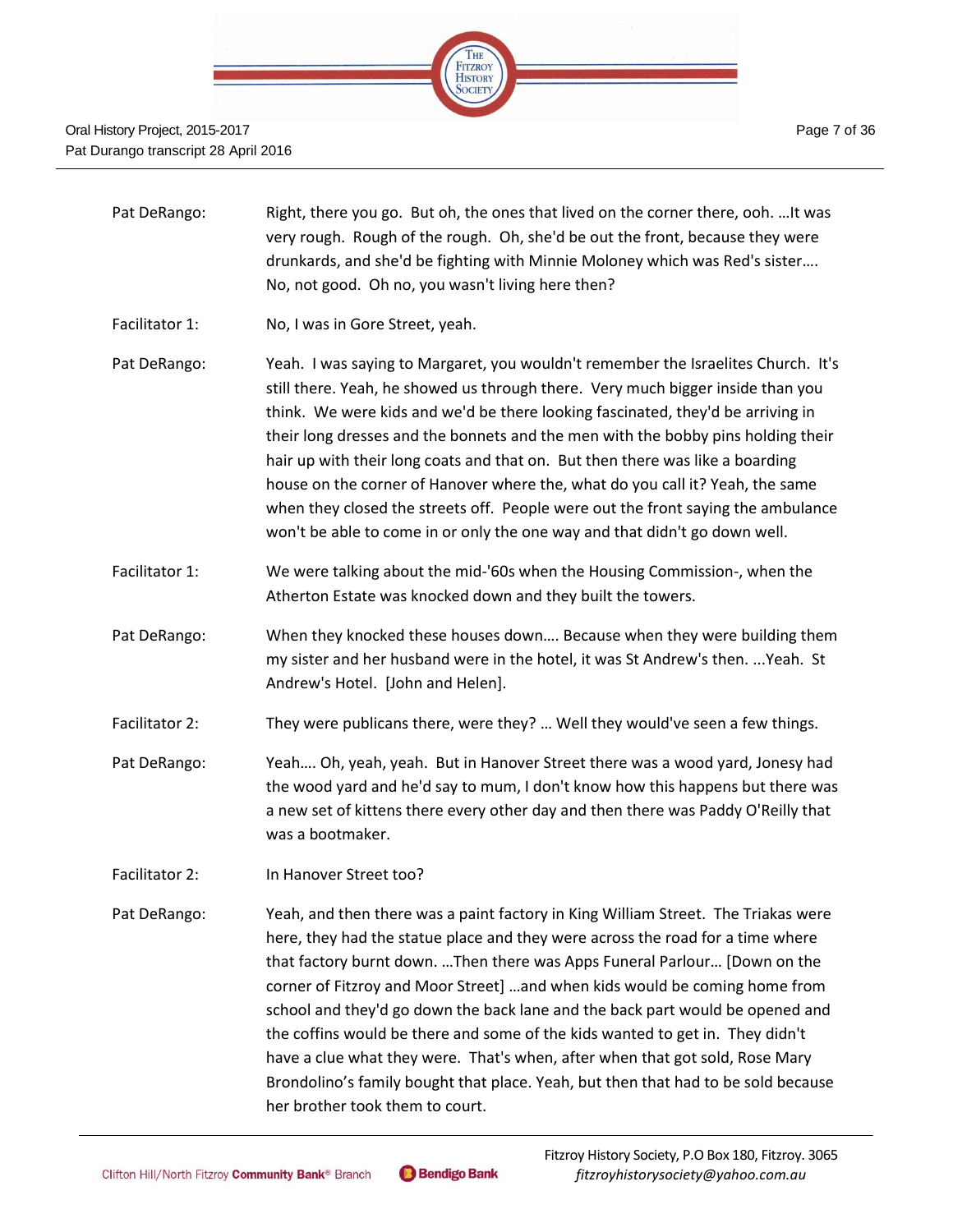

| Facilitator 1: | That's right. He wanted his share, yeah. They sold it to my brother who then sold<br>it again, because he moved to Hong Kong for a while.                                                                                                                                                                                                                                                                                                                                                                                                                                                           |
|----------------|-----------------------------------------------------------------------------------------------------------------------------------------------------------------------------------------------------------------------------------------------------------------------------------------------------------------------------------------------------------------------------------------------------------------------------------------------------------------------------------------------------------------------------------------------------------------------------------------------------|
| Pat DeRango:   | Oh, gosh.                                                                                                                                                                                                                                                                                                                                                                                                                                                                                                                                                                                           |
| Facilitator 2: | Gosh, it's got a bit of history, hasn't it?                                                                                                                                                                                                                                                                                                                                                                                                                                                                                                                                                         |
| Pat DeRango:   | Because from Apps they buried my little sister and my grandmother Yeah, so<br>Helen was a twin, my sister was a twin.                                                                                                                                                                                                                                                                                                                                                                                                                                                                               |
| Facilitator 1: | How old was she when she died?                                                                                                                                                                                                                                                                                                                                                                                                                                                                                                                                                                      |
| Pat DeRango:   | 13 months One of those awful childhood diseases or Oh no, she was admitted<br>with 24 hour pneumonia or infection or whatever it was, but she picked up gastro<br>in there and of course they didn't have anything then and that was that.                                                                                                                                                                                                                                                                                                                                                          |
| Facilitator 1: | Can you remember Fitzroy before all the migrants moved in? Because the<br>migrants would've come in waves after the War.                                                                                                                                                                                                                                                                                                                                                                                                                                                                            |
| Pat DeRango:   | Yeah, we had a good mix. We did have a good mix and, you know where Aud<br>lives, there was a tailor there, Jerry and then an older lady that was there and they<br>pulled them down. They did a good job of Aud's place Yeah, to make it look like<br>that it fitted in. [It does fit in beautifully]  Yeah, but oh no, a lot of difference,<br>absolutely.                                                                                                                                                                                                                                        |
| Facilitator 2: | I was going to go back to your school days too. So the Academy's changed a bit of<br>course since                                                                                                                                                                                                                                                                                                                                                                                                                                                                                                   |
| Pat DeRango:   | Oh, they had boarders. Yeah, they did have boarders and my daughter was the<br>last of the juniors, they closed the junior school and there was only about six in<br>her grade or something like that, and that was the finish of that. But they've done<br>a lot of work there, a lot, yeah. Even Smith Street, people would go down there, I<br>think they had a little bit of late shopping, maybe on a Friday or something and it<br>was the Coles. I think things were a lot, one shilling, or one and sixpence. I've got<br>to stop and think about that money. But no, I liked it very much. |
| Facilitator 2: | So where did your mother shop? Just locally.                                                                                                                                                                                                                                                                                                                                                                                                                                                                                                                                                        |
| Pat DeRango:   | I think she'd go down to Smith Street. Because eventually after a while they got a<br>Moran & Cato's down there which, it was alright, it was nothing spectacular. Oh,<br>and we used to go to the grocers, Adamson's and I can remember he used to have                                                                                                                                                                                                                                                                                                                                            |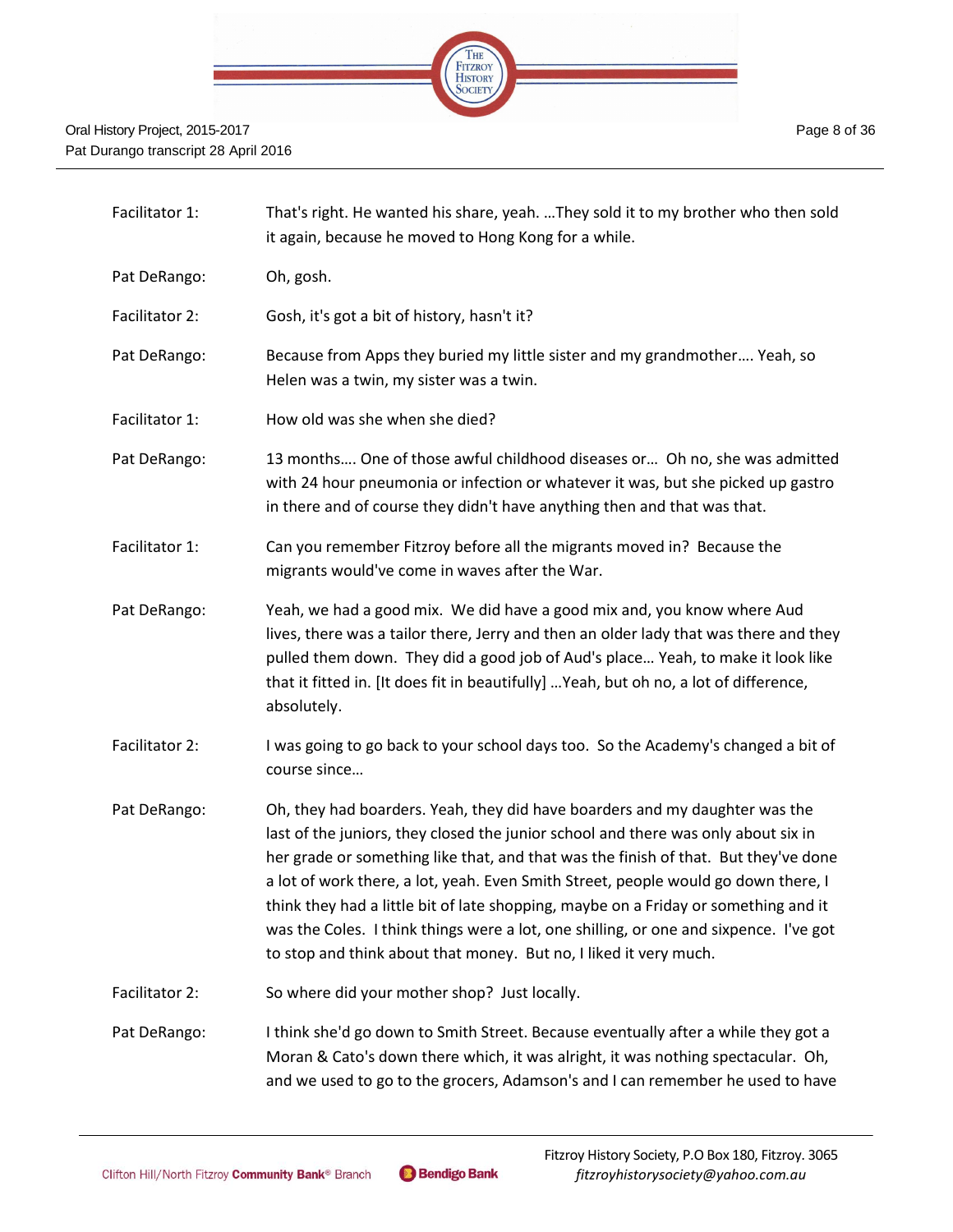| die. |  |                           |  |  |
|------|--|---------------------------|--|--|
|      |  |                           |  |  |
|      |  | THE<br>FITZROY<br>HISTORY |  |  |
|      |  |                           |  |  |
|      |  |                           |  |  |

| the tin of biscuits on the counter and the kids would go in and get a bag of broken |
|-------------------------------------------------------------------------------------|
| biscuits.                                                                           |
|                                                                                     |

- Facilitator 2: Imagine doing that today.
- Pat DeRango: If mum ever sent me, say like she sent me for Rosella Tomato Soup, I can't think of anything, and I came back with Campbell's she'd say to me you've got to take it back, I wouldn't ever take anything back, absolutely not. But he used to like to hear mum ask for currants, currants and that, because she was Irish and he'd say, what did you say, what did you say? I didn't realise she was Irish until I was a fair age, because she had a very soft, not a heavy brogue.
- Facilitator 2: She didn't talk about her family?
- Pat DeRango: Oh, she did when she got older. She didn't lose her memory or anything but she'd go back and she'd have the children and she'd be storytelling yeah. …Yeah, she was from Tipperary.
- Facilitator 2: When her family came were they living in Fitzroy?
- Pat DeRango: Nobody came. None of her family. …None of Lou's family. See you could've fit us all in the kitchen, we're a very small family, very small, yeah.
- Facilitator 1: Was there any objection to you marrying an Italian?
- Pat DeRango: No. No, I don't know what they thought in Italy, but no. Helen's married to a boy who's, well I suppose he was born here but his family's Italian, Rachellas so, no. I've been with Italians all my life. I was drinking espresso coffee at about this size because our backdoor went into Perner's, like the lane there. So we'd be in there and pasta and God knows what when nobody ever had anything like that. I think they had a bottle of chicory and coffee or whatever it was. But no.
- Facilitator 2: I wonder what they did for olive oil because I mean I, there's stories of a friend of mine being sent down to the chemist to buy olive oil by her mother.
- Pat DeRango: Oh, talking about that we had the dairy in Moor Street, Larcher's. …I couldn't remember the name of it, and we'd go down and they had a little opening like that, and, well that was a billy, you'd give them a billy and you'd get the milk or you could get the cream or whatever. Larcher's Dairy, right.
- Facilitator 2: So did they have a horse and cart delivering milk in the morning.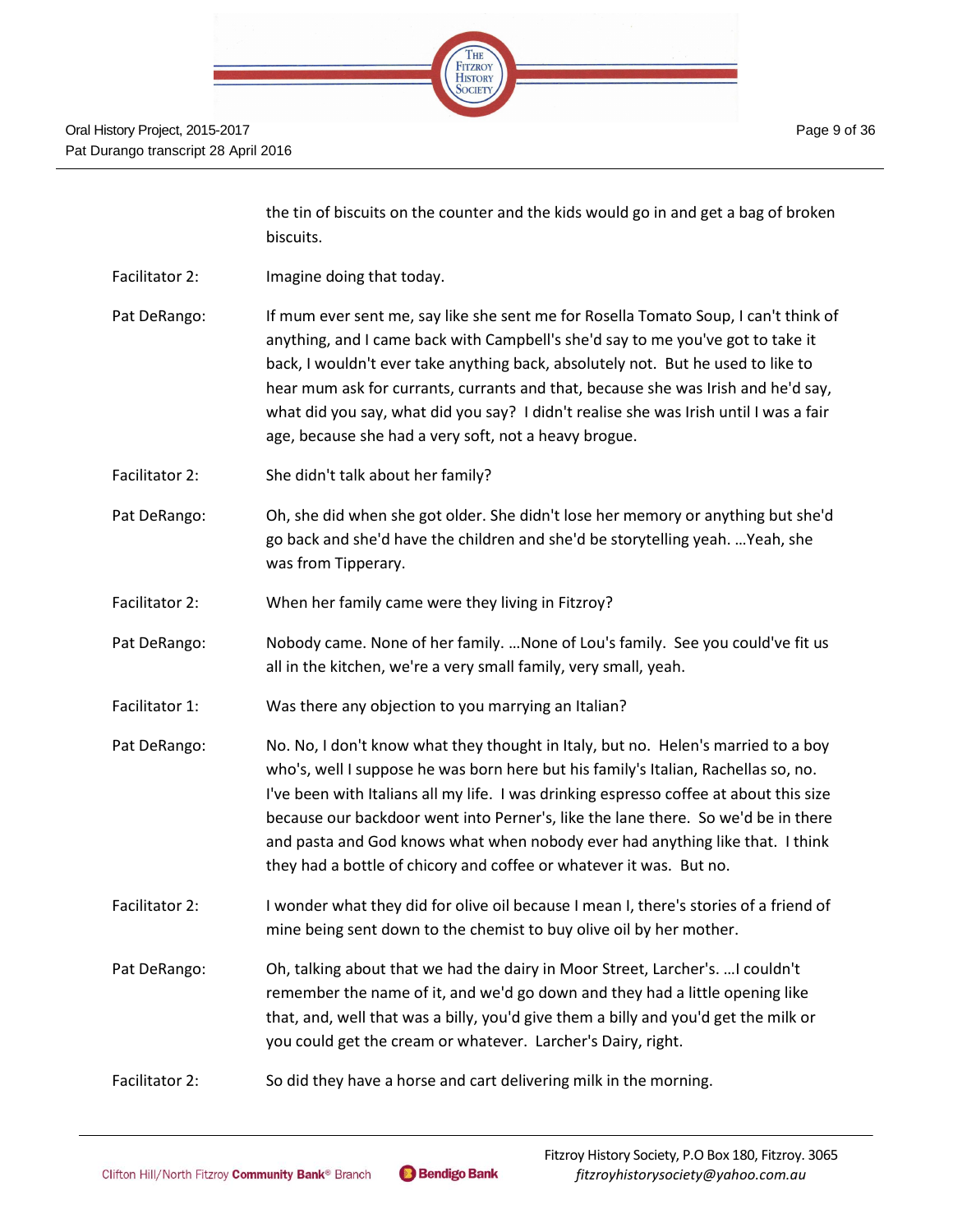

- Pat DeRango: I've never seen anybody get their milk delivered because there was milk bars everywhere.
- Facilitator 1: Yeah, but we got ours delivered. They had Clydesdales clip-clopping down our street and they'd leave the milk just outside the front door. We'd have our bread delivered by the baker, the green grocer would come around with an open backed truck and you'd get the fishmonger would come around. Later on Mr Whippy came around.
- Pat DeRango: See on the corner of Hanover Street where the units are, that was a milk bar. There was a milk bar on the corner of Moor Street and Nicholson Street. …There was one on the corner of Palmer Street and Fitzroy Street and there was Blundell's around the corner, just around the corner. They were just everywhere, and the bakery was just across the road and then the Webbers had the second hand bookshop.
- Facilitator 2: Very well catered for.
- Pat DeRango: Yeah, when you stop and think. I mean we didn't know any different.
- Facilitator 1: Smith Street was just packed, Foy and Gibson, Coles.
- Pat DeRango: They had a huge amount of property, Foy and Gibson.
- Facilitator 1: Enormous on both sides of the road, yeah. Heaps of furniture stores where the Aboriginal Sports Centre is now.
- Facilitator 2: Yep, the old Paterson's, isn't it?
- Facilitator 1: Yeah, there was a huge [unclear] that I remember once.
- Pat DeRango: Where Woolworths is, that was Amalgamated Furniture and after work, it was just before television started, and all the televisions were in the window and everybody would be standing looking at the pattern. Then across the road was another furniture one, Randall's. So yeah, there was a good few things. I found it happy times. I often wonder how we filled the time in. I think we might've played games like Snakes and Ladders or something like that. Now I'm battling to get to bed at midnight. I keep shocking hours, very bad. But what do you remember?
- Facilitator 1: Oh, well I didn't get here until the '50s, so I suppose and when I got here in the early '50s, you know I didn't sort of really get the impression that there was anything wrong with Fitzroy until I was at school and it was inviting people to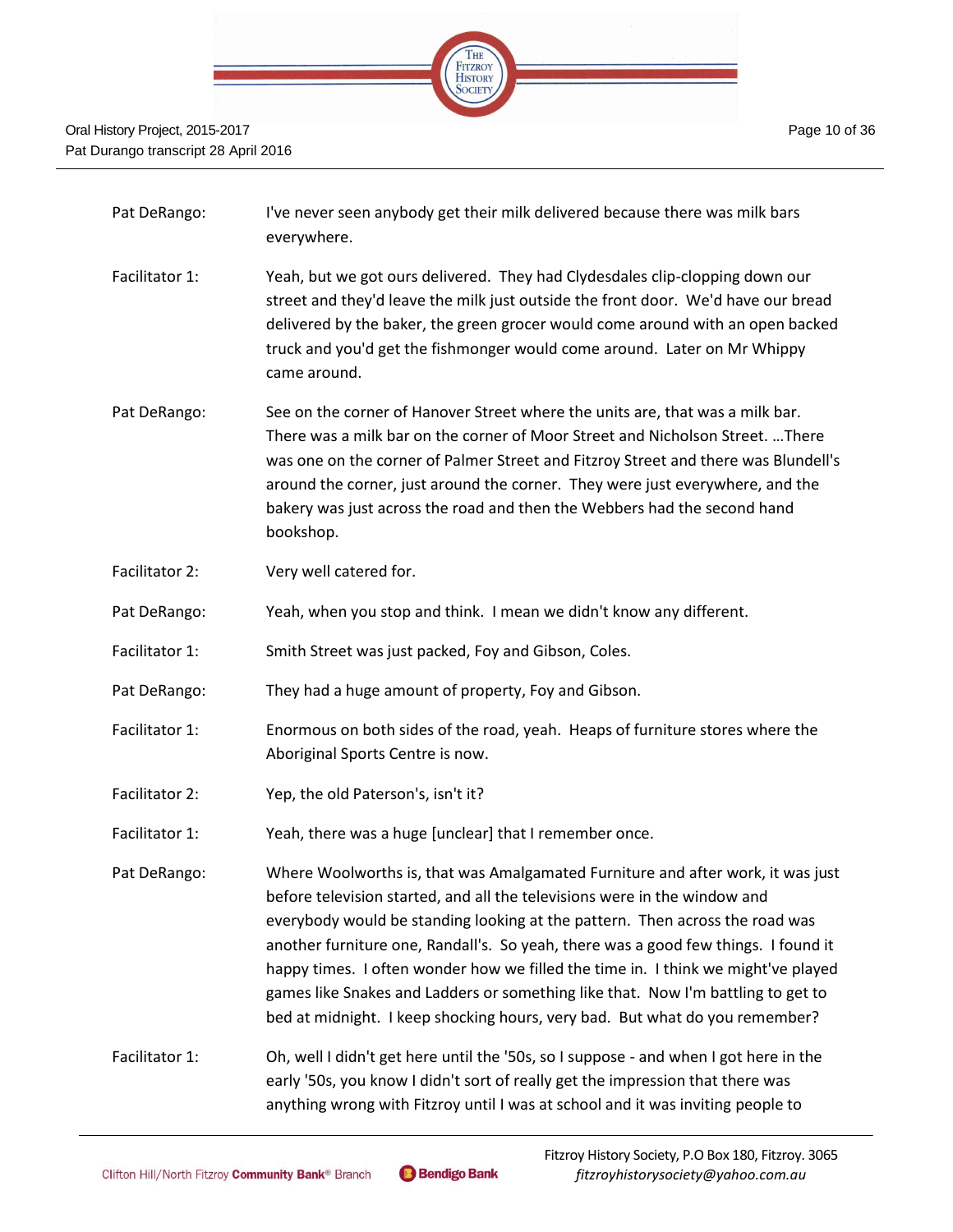| $-515 -$ |  |                                   |  |
|----------|--|-----------------------------------|--|
|          |  |                                   |  |
|          |  | THE FITZROY<br>HISTORY<br>SOCIETY |  |
|          |  |                                   |  |

|                | parties at my place and people would sort of say oh Fitzroy, do people actually live<br>there?                                                                                                                                                                                                                                                                                                                                                         |
|----------------|--------------------------------------------------------------------------------------------------------------------------------------------------------------------------------------------------------------------------------------------------------------------------------------------------------------------------------------------------------------------------------------------------------------------------------------------------------|
| Pat DeRango:   | Well, you know Michael next door, with two daughters - oh they've finished now -<br>MLC, Methodist Ladies College, and some of them there passed a comment about<br>living in Fitzroy he was telling me.                                                                                                                                                                                                                                               |
| Facilitator 1: | Yeah, yeah we get, you get lots of comments like that. I remember too in the<br>early '70s when I moved into Hanover Street there was a French couple who came<br>out here to lecture in computer science at Melbourne Uni and they were put in<br>the apartments across the road. The secretary of the department said to them<br>look, terribly sorry to put you in the slum area but it is very convenient because<br>it's close to the university. |
| Pat DeRango:   | Right.                                                                                                                                                                                                                                                                                                                                                                                                                                                 |
| Facilitator 1: | I met them because our daughters went to the same school - and Catherine said, I<br>don't think she travelled very much if she calls this a slum.                                                                                                                                                                                                                                                                                                      |
| Pat DeRango:   | Oh, right.                                                                                                                                                                                                                                                                                                                                                                                                                                             |
| Facilitator 1: | Because by the '70s it was starting to gentrify too. You had lots of professionals<br>moving in.                                                                                                                                                                                                                                                                                                                                                       |
| Pat DeRango:   | Do you remember the ice man?                                                                                                                                                                                                                                                                                                                                                                                                                           |
| Facilitator 1: | I do remember the ice man with their hessian sack on their shoulder.                                                                                                                                                                                                                                                                                                                                                                                   |
| Pat DeRango:   | Mum used to say we're a victim of the drip.                                                                                                                                                                                                                                                                                                                                                                                                            |
| [Laughter]     |                                                                                                                                                                                                                                                                                                                                                                                                                                                        |
| Pat DeRango:   | Yeah the ice man, God.                                                                                                                                                                                                                                                                                                                                                                                                                                 |
| Facilitator 1: | Did you have all of this in Chadstone that you remember?                                                                                                                                                                                                                                                                                                                                                                                               |
| Facilitator 2: | We had the brickette man, I do remember. But we had a fridge in those days so<br>when I grew up in Perth, or the outside of Perth, there was definitely the ice<br>chest.                                                                                                                                                                                                                                                                              |
| Pat DeRango:   | Yeah, victim of the drip.                                                                                                                                                                                                                                                                                                                                                                                                                              |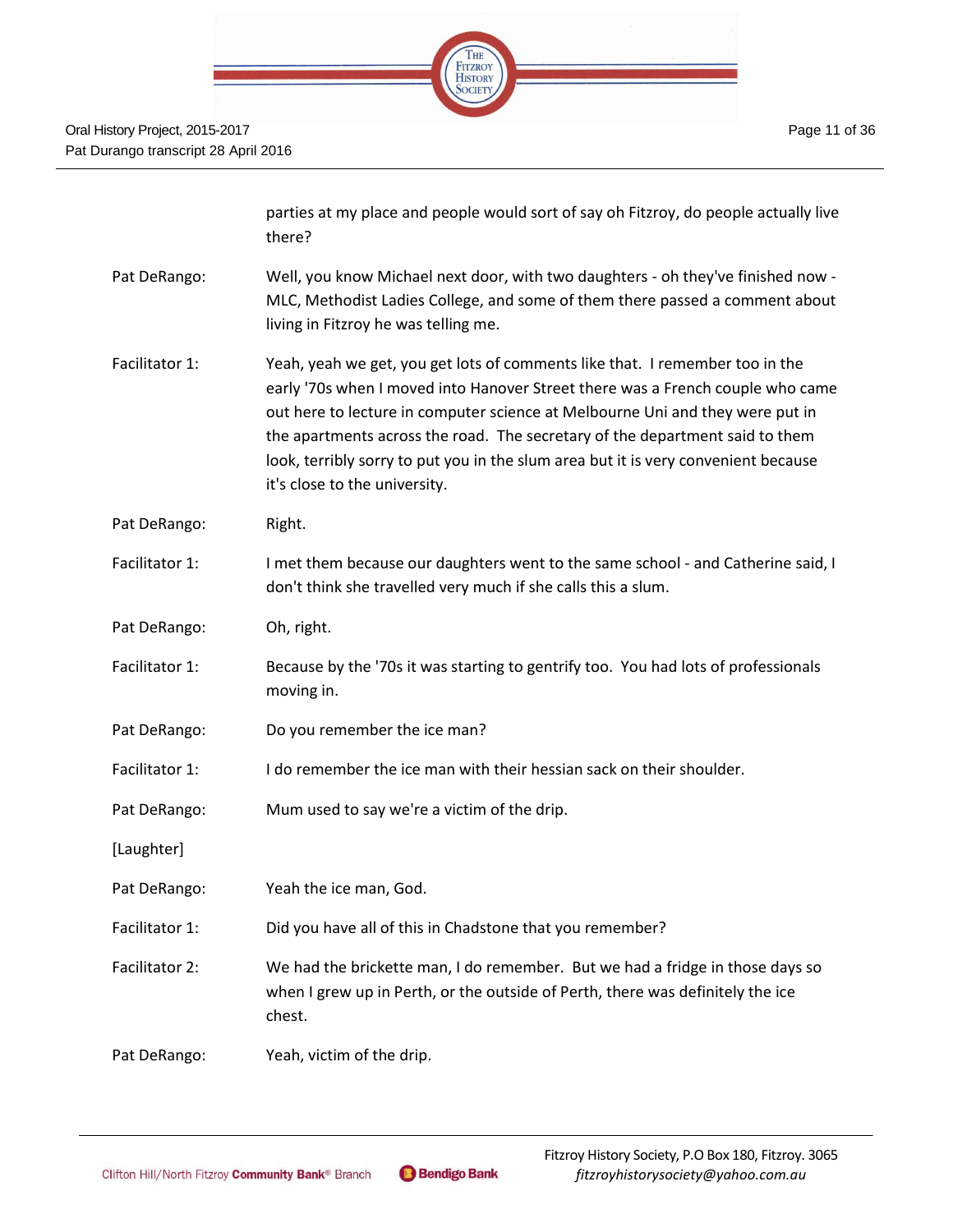

| Facilitator 2: | But that, yeah. Even an ice chest being delivered was pretty exciting in those<br>days. More modern in the way of cooking.                                                                                                                                                                                                                     |
|----------------|------------------------------------------------------------------------------------------------------------------------------------------------------------------------------------------------------------------------------------------------------------------------------------------------------------------------------------------------|
| Pat DeRango:   | Oh yeah, absolutely, definitely But really there was no modern cons, I mean I'm<br>100 years older than you. I mean I can remember when the steam iron and all that<br>things. People just had a flat iron and they'd put it on the stove.                                                                                                     |
| Facilitator 2: | That's right yes, that's right. So it was a separate laundry in all these houses<br>around here, wouldn't there                                                                                                                                                                                                                                |
| Pat DeRango:   | Oh they were never really laundries.  Toilet was down the corner.                                                                                                                                                                                                                                                                              |
| Facilitator 1: | and Thrilby Meters, the cooking [unclear] stuff you                                                                                                                                                                                                                                                                                            |
| Pat DeRango:   | Then they went to a shilling.                                                                                                                                                                                                                                                                                                                  |
| Facilitator 1: | The other thing I remember was that you had to share your house with people<br>because there was such a shortage of housing                                                                                                                                                                                                                    |
| Pat DeRango:   | A lot.                                                                                                                                                                                                                                                                                                                                         |
| Facilitator 1: | After the War, a huge shortage of housing. When my father bought the house<br>there were people already, there were tenants already in and you couldn't get rid<br>of the tenants, you were only entitled to a certain number of rooms depending on<br>the size of your family.                                                                |
| Pat DeRango:   | There used to be a lot of what they call moonlight flitters, they'd move into one<br>place and then they'd be gone Yeah, not pay the rent.                                                                                                                                                                                                     |
| Facilitator 1: | and you couldn't charge pregnant women rent.  Well you could, but you<br>couldn't throw them out, you couldn't evict them if they didn't pay.                                                                                                                                                                                                  |
| Pat DeRango:   | Oh, couldn't you? Oh right. My grandmother and grandfather went into a little<br>place in James Street, because mum used to take her in the wheelchair up to the<br>hospital or that. But that was nothing spectacular there. She died at 57, so she<br>was quite young, and crippled with rheumatoid arthritis Oh yeah, yeah very<br>much so. |
| Facilitator 1: | Do you think the changes have been for the better in Fitzroy?                                                                                                                                                                                                                                                                                  |
| Pat DeRango:   | I've loved it always, I've got to say. I know                                                                                                                                                                                                                                                                                                  |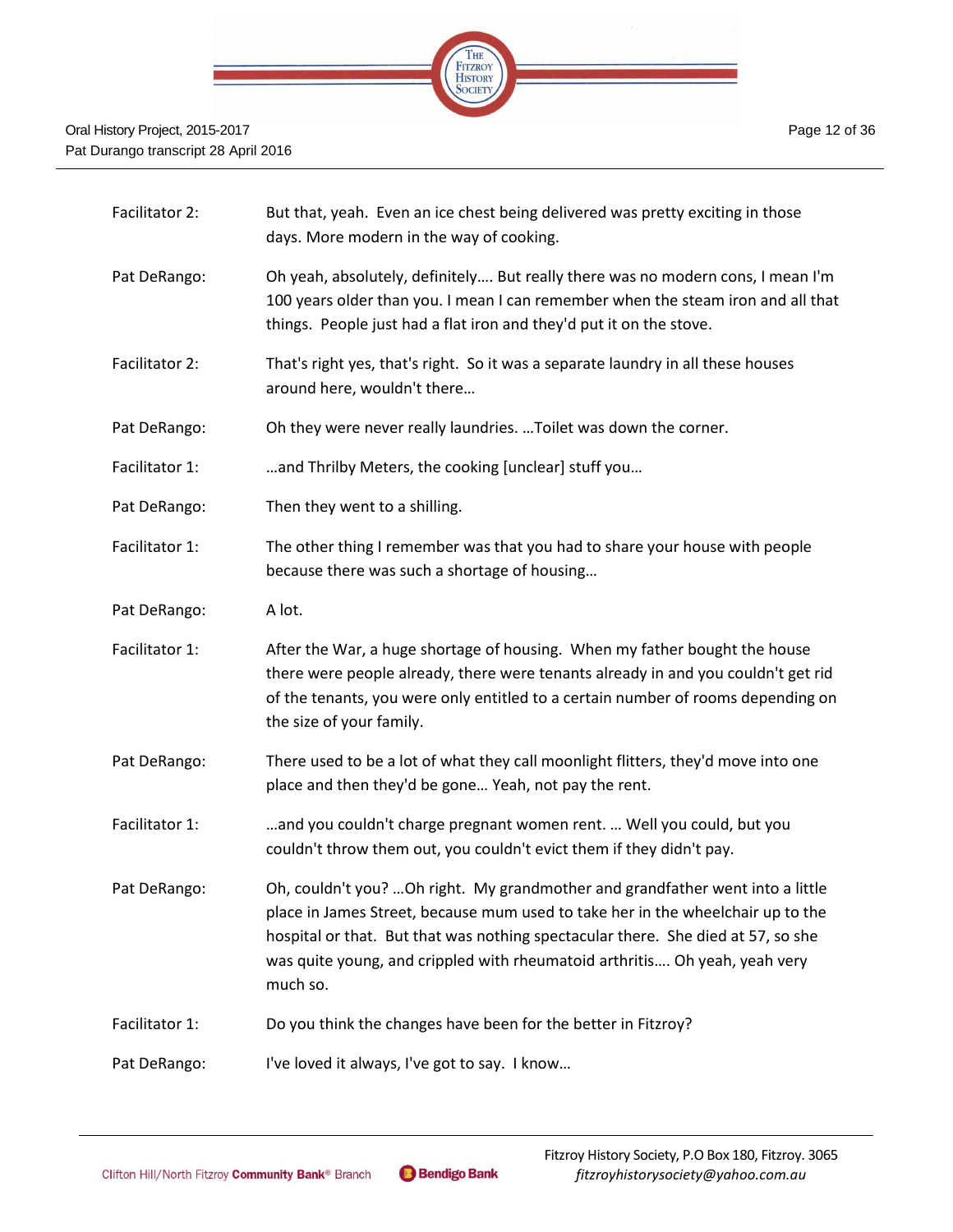

- Facilitator 2: You've told me about the time when you went for a, Templestowe, was it? Or lived in Templestowe for a…
- Pat DeRango: Ch, very short. Change and the control of the control of the control of the control of the control of the control of the control of the control of the control of the control of the control of the control of th

Oh I said to Lou, what have I done? He said well, I'm not going back to Fitzroy because the Commission are going through. Ooh I thought, God. So I can't remember now whether it was there six months or nine and when they were doing the patio at the back and Lou said to them oh no, make it bigger, take it - I never even stood out on there. All I thought I could see the city from there and I thought oh no, and I said to him well, I can't stay here. He said well, we're not going back. I said well listen, I'm going, you can stay. So we put it on the market and the first person bought it, because it was brand new. Brand new.

Facilitator 2: That's when you bought this house?

Pat DeRango: No, no we had to go into Station Street, North Carlton and rent for 12 months and then we heard, because we knew Charlie Ford well, the Rosen's were here for about 40 years renting and he was going to rent it. So mum said to him oh Charlie, she said, if you're going to rent it well then give us first offer. So he rang us the next day and he said no, he said I've decided to sell it and she said, still give us first offer. So he gave her the price and then he rang back the next day and he said, I can't let it go for that, I want another £400…. It was £10,400.

- Facilitator 2: But that was probably a lot of money.
- Pat DeRango: Well, I don't know.
- Facilitator 1: What year was that?
- Pat DeRango: Ooh about 47 and a half years' ago. Wait a minute, somewhere between '67-'68.
- Facilitator 2: So it would've been in, that would've been in dollars, not pounds in
- Facilitator 1: It would've been in dollars because I know from people who bought one of the houses in my row for \$17,000 and then two years later - dollars - two years later after Whitlam had come to power and we bought the house that I'm in now it was \$35,000 and I was distraught. I thought, we'll never pay this off, never pay it off at \$35,000, oh my God, what have I done? I said, we've got to put this back on the market, we just can't afford it and we did and within - this was two weeks after we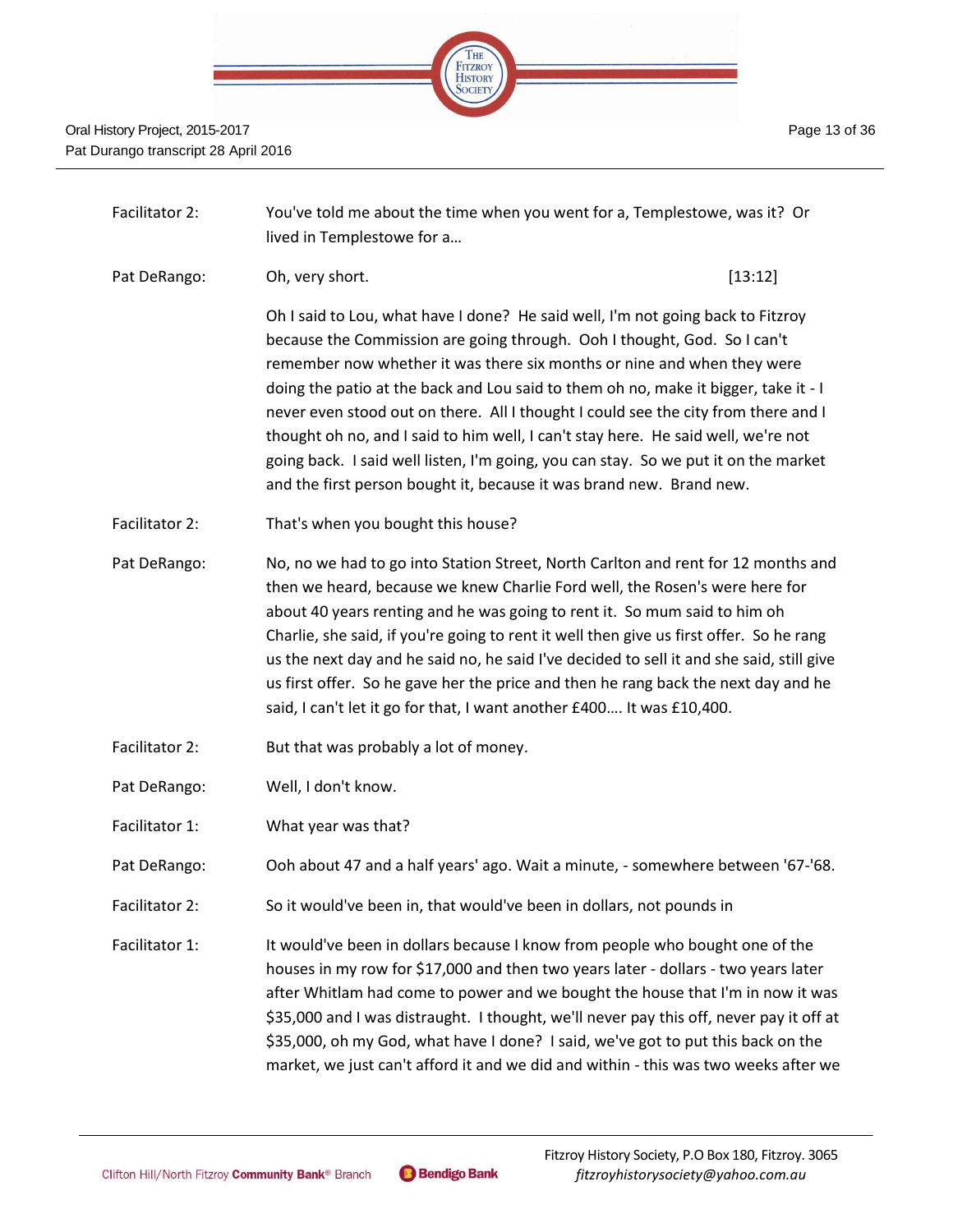

moved in and we got an immediate offer for about \$55,000 and I thought no, we'll stay. We'll stay, we'll do something…

- Pat DeRango: Well Charlie Ford He owned that house, this house. I think at one time maybe his mother might've had the lot of them. But when he died he left that one (number 71) to his nephew and this one here to his other nephew, which I thought was wrong. Because he never seen that nephew whereas - well not that one, this one was his partner who was with him forever and a day.
- Facilitator 2: When you think of the huge escalation in value over the years, and particularly in the last 10 years…
- Pat DeRango: Oh yeah. What was your maiden name?
- Facilitator 1: Simonelli. Which I'm using again, yeah.
- Pat DeRango: Oh, a lot of people do that, oh yeah. Yeah, I was Gascoigne. I said, all my life I had to spell Gascoigne and then I had to spell DeRango. I thought, because they'd say drongo, you know, that's the girls work… Yeah, and you've got to say, like capital D-e, and then a capital R-a-n-g-o and with Gascoigne evidently you could spell it three ways. So I had the French way with a g in it, so G-a-s-c-o-i-g-n-e.. Yeah, that's what happened. But Helen's Rachella, her married name.
- Facilitator 1: They don't live in Fitzroy, do they?
- Pat DeRango: No, lower Templestowe, couldn't live there.
- Facilitator 1: Would she come back to Fitzroy?
- Pat DeRango: In a jiffy, but not Paul. No Paul wouldn't, no, no, not Paul. Do you remember the Methodist Mission Church?
- Facilitator 1: Yes, I do, it's been knocked down.
- Pat DeRango: Yeah, they'd never allow that now. …Opposite Manderley or was it in the next block? Let me get myself together. It was bluestone and it only had like a small veranda like that in the front of it and they knocked that down.
- Facilitator 1: They knocked a lot of really good stuff down.
- Pat DeRango: Oh yes, yes.
- Facilitator 1: What was put up was the same that you saw everywhere.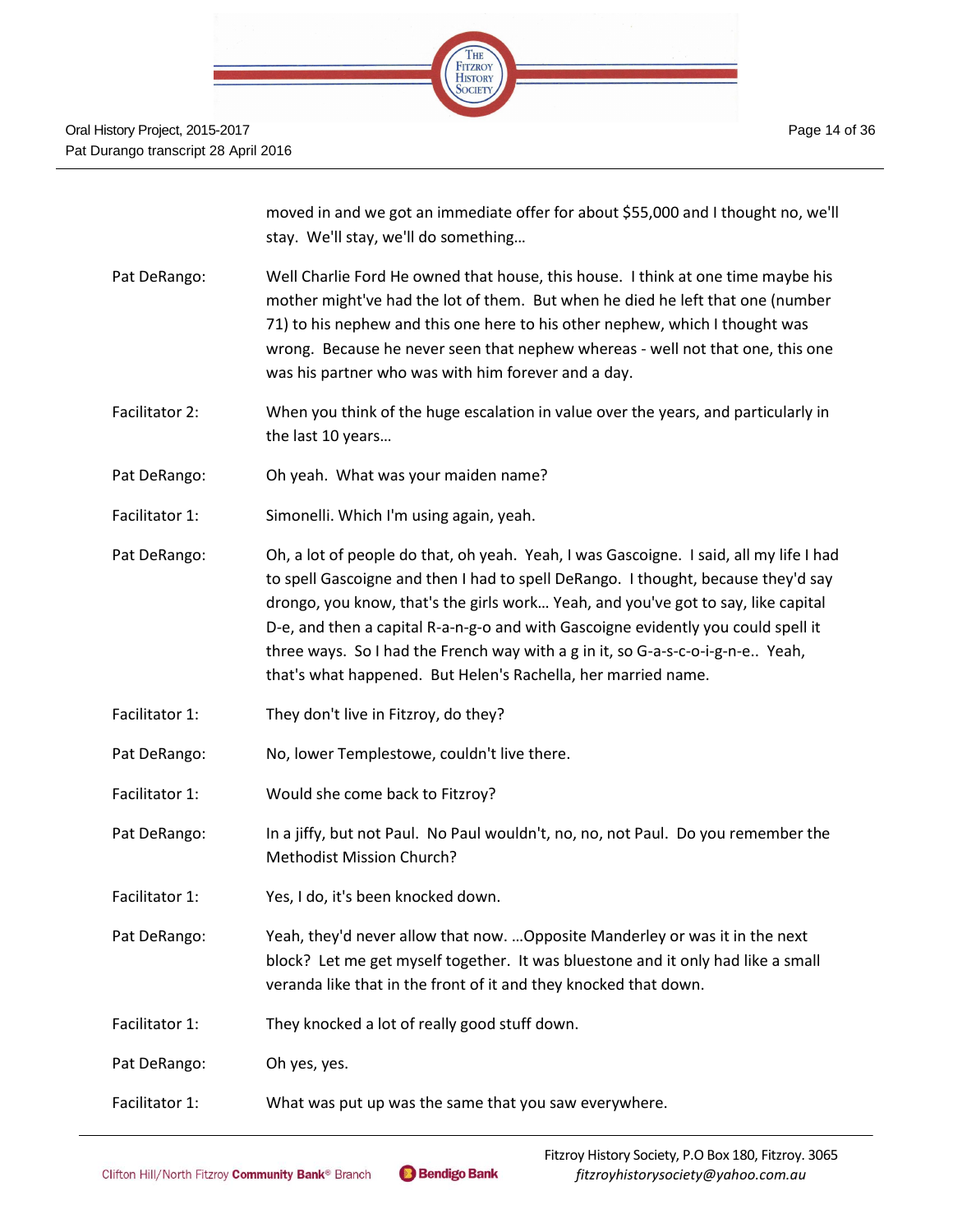

| Pat DeRango:   | Well you know them ones, the Commission flats in Condell Street, as you go<br>straight down here, those houses could've been made really well, especially in<br>Atherton Street I think it was. There was quite a way up to the door and they<br>pulled those down and put up those, what are they? Like cardboard.                                                            |
|----------------|--------------------------------------------------------------------------------------------------------------------------------------------------------------------------------------------------------------------------------------------------------------------------------------------------------------------------------------------------------------------------------|
| Facilitator 1: | But the one positive is that they've got gardens, that's the one positive and the<br>irony is that they were built to last for, I think, 50 or 60 years                                                                                                                                                                                                                        |
| Pat DeRango:   | No, not those ones.                                                                                                                                                                                                                                                                                                                                                            |
| Facilitator 1: | Oh, all of these Housing Commission flats were not built to last.                                                                                                                                                                                                                                                                                                              |
| Pat DeRango:   | No, not the Housing Commission - it is Housing Commission, but on the right hand<br>side going down they're prefab or something and they've just got the concrete out<br>the front where the cars park. Have you seen some of the cars they're living in<br>there? They've got the top, top cars and I think, I get pretty cross with that if I say.<br>I think to myself God. |
|                | Because a friend of mine, her marriage broke up and that and she ended up she<br>put her name down for the Commission and eventually her name was called and<br>they said, you've either got to go to Healesville or to Tecoma. So she had to go to<br>Tecoma, she's got no family and that up there. They said, you take that or you go<br>to the end of the list.            |
|                | They're here five minutes and they've got a place. Anyhow, that's what caused<br>her death on that Black Saturday, the fires.                                                                                                                                                                                                                                                  |
|                | Yeah, so, but I can remember all the Commission getting built. There used to be a<br>lot of suicides off the top of that.                                                                                                                                                                                                                                                      |
|                | Yeah but, and now they never say, there's about six or seven a week, not from<br>there but from everywhere. But, I don't know, I'm just trying to think of some<br>places. There was a place further down where they used to have the boxing.                                                                                                                                  |
| Facilitator 2: | In Brunswick Street?                                                                                                                                                                                                                                                                                                                                                           |
| Pat DeRango:   | Yeah, yeah.                                                                                                                                                                                                                                                                                                                                                                    |
| Facilitator 2: | Lou talked about, Lou used to talk about dance hall and things                                                                                                                                                                                                                                                                                                                 |
| Pat DeRango:   | The Cathedral Hall.                                                                                                                                                                                                                                                                                                                                                            |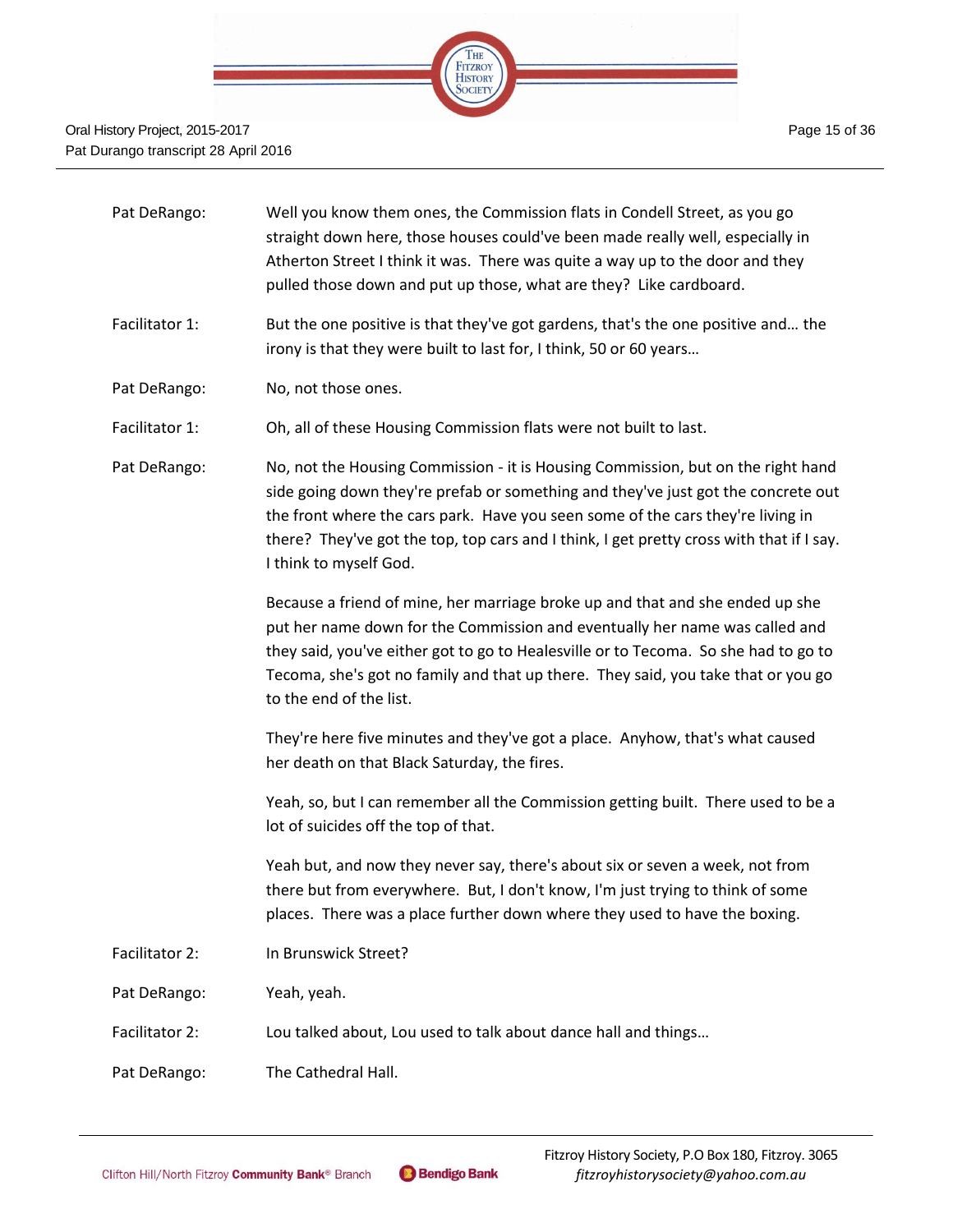

| Facilitator 1:  | They used to have ballet classes there, I remember attending, with May Downs, I<br>don't know if you remember that.                                                                                                                                                                                                                |
|-----------------|------------------------------------------------------------------------------------------------------------------------------------------------------------------------------------------------------------------------------------------------------------------------------------------------------------------------------------|
| Pat DeRango:    | No I went to the actual dance and then Perner's mother would escort us there,<br>Gina, Nina and Patty [laughs], and over to Kay Street in Carlton to the Italian<br>dance over there, yeah. But I'll have to                                                                                                                       |
| Facilitator 1:  | I think there were a lot of places around here where you'd go for a dance on a<br>Friday or a Saturday night. The San Remo Ballroom, they'd have dances there<br>every week and                                                                                                                                                    |
| Pat DeRango:    | I have to say now the young ones The young ones now, they've either got to go<br>to the hotel or a bar or something like that. There's nowhere for them to meet<br>anybody.                                                                                                                                                        |
| Facilitator 1:  | I remember parties that would spill out onto the street because the houses<br>couldn't accommodate                                                                                                                                                                                                                                 |
| Pat DeRango:    | Accommodate [laughs].                                                                                                                                                                                                                                                                                                              |
| Facilitator 1:  | It would be out on the footpath, yeah.                                                                                                                                                                                                                                                                                             |
| Pat DeRango:    | Did you know many people in Gore Street?                                                                                                                                                                                                                                                                                           |
| Facilitator 1:  | Oh yeah, you knew everybody. You knew all your neighbours, you knew<br>everything about them and there were always people in the streets.                                                                                                                                                                                          |
| Pat DeRango:    | That's what I liked.                                                                                                                                                                                                                                                                                                               |
| Facilitator 1:  | and say I went to Canberra and I couldn't see a soul, or I moved to I don't know<br>what suburb and the streets were empty. The streets in Fitzroy have never been<br>empty, they've always been teeming with life.                                                                                                                |
| Pat DeRango:    | That's what I, it's, that was at Bulleen and I thought I swear to God they tunnelled<br>underground, I didn't see anybody and I mean nobody at all.                                                                                                                                                                                |
| Facilitator 1:  | I realised recently, we had relatives who moved to places like Pascoe Vale and<br>Preston and in Pascoe Vale there were still chicken farms and dairy farms and all<br>sorts and you'd go for a walk and you'd buy fresh eggs or whatever. In Preston<br>people had to contribute to pay to have the roads in their streets built. |
| $D2 + D2D2 = 0$ | $\bigcap$ $\bigcup_{i=1}^n$ that is at in a to $\bigcap$                                                                                                                                                                                                                                                                           |

Pat DeRango: Oh in their street, yes.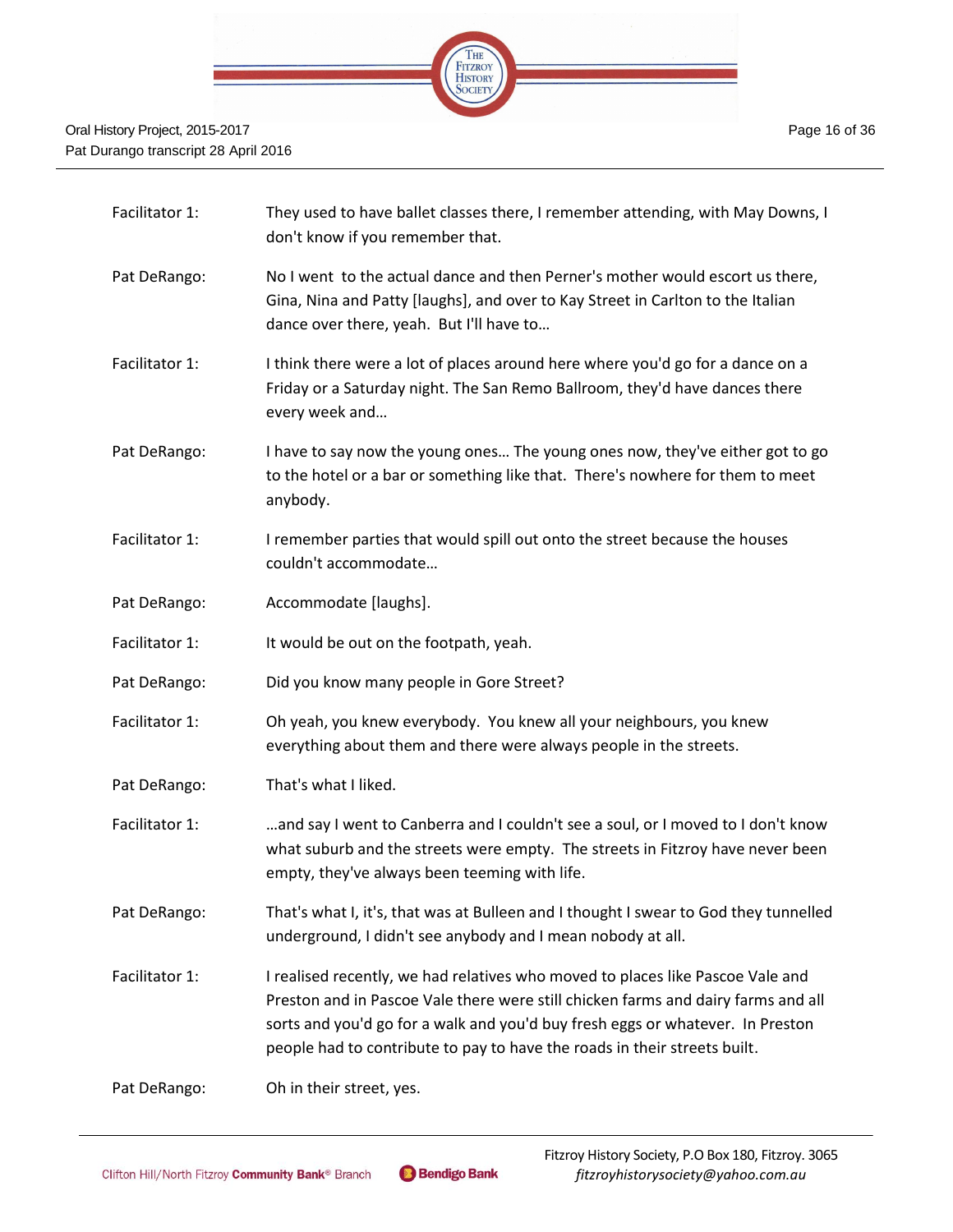

- Facilitator 1: Yeah, and we sort of thought oh, those poor unfortunate people having to go to these dreadful places. Pascoe Vale was the end of the tram line, it was just like paddocks.
- Pat DeRango: Paddocks.
- Facilitator 1: There was a butcher and a milk bar and that was it and then you headed off for miles to get to the place you were going to. I just found out recently that they actually pitied us because they had these huge triple fronted brick, solid brick places or whatever and here we were in this narrow double storey terrace and they pitied us. They no longer pity us.
- Pat DeRango: No, that's what I say, they can't afford to come back here.
- Facilitator 2: So were the gardens, the gardens on both sides of the Exhibition Buildings...
- Pat DeRango: Yes, and there used to be an aquarium there too. Do you remember the aquarium? They used to have the seals, which was amazing. Yeah, and there was a maze at one time. Yeah, and then the bloke would be there taking the photos.
- Facilitator 1: Yeah, I loved the maze.
- Pat DeRango: You know how they put the cover over their heads, mum used to say to me, if you close your eyes [laughs]. Yeah, she used to take us up there all the time and she would…
- Facilitator 2: Where was the maze? On this, on the Carlton side or the city side of the...
- Pat DeRango: In Nicholson Street. Yeah, and then I can't actually remember when the aquarium went. You wouldn't have even been born, I don't think.
- Facilitator 1: No, years ago. What I remember are the weddings and the parties in the Exhibition Buildings, yeah, and the fact that the gardens would be just teeming with people especially at weekends. It was like a job exchange, lots like the CES, you'd turn up to find out who was hiring and where you could get a job.
- Pat DeRango: Mum used to take us to feed the ducks. But that playground like it is now, that was never there.
- Facilitator 1: It was a traffic school at one stage.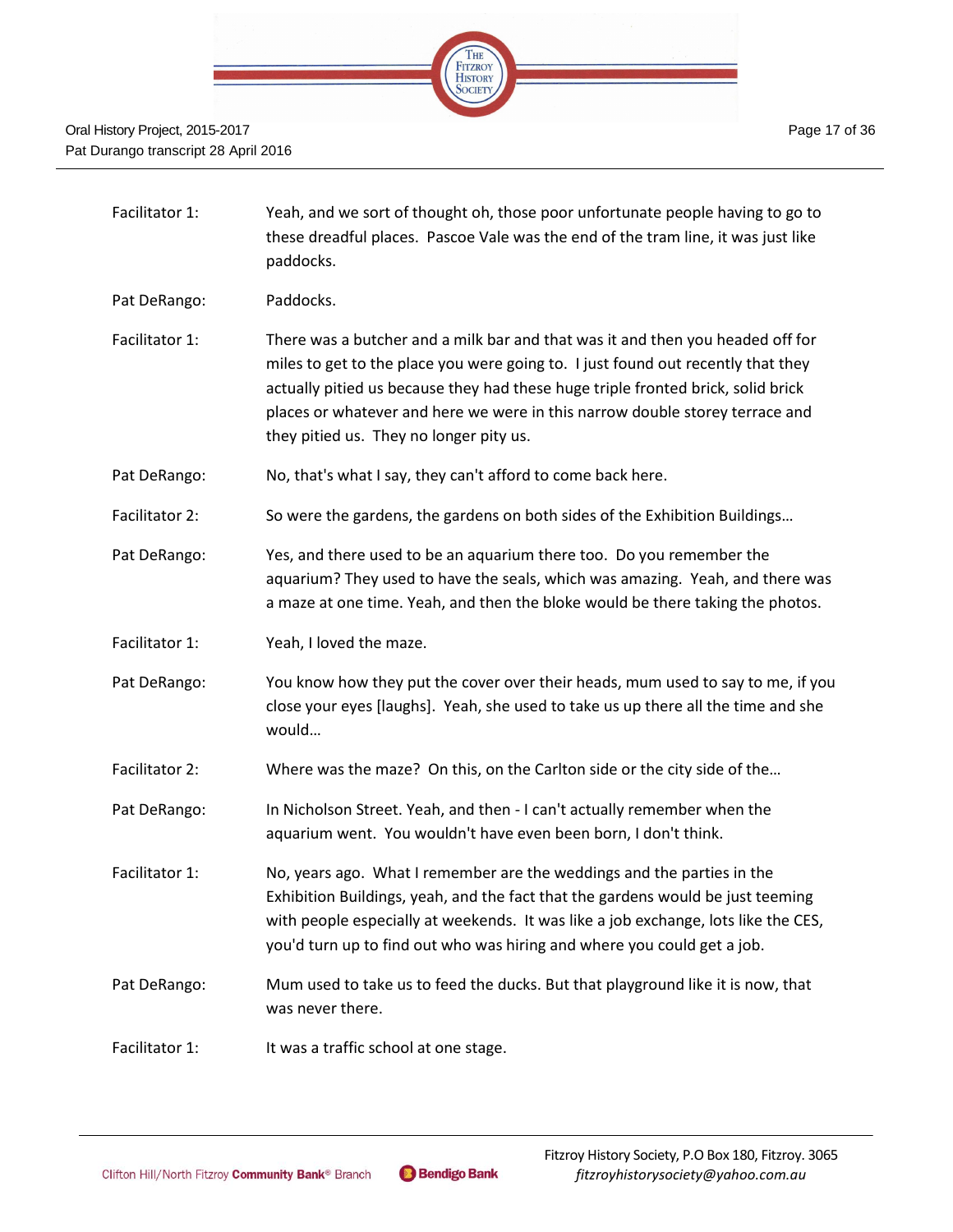

| Pat DeRango:   | Yeah, they'd take them around, miniature lights and that. Absolutely. Do you<br>remember the French nuns? With the big white hat? We used to call them the<br>aeroplane sisters. But they were around here where not the nunnery. The<br>House of Welcome. |
|----------------|------------------------------------------------------------------------------------------------------------------------------------------------------------------------------------------------------------------------------------------------------------|
| Facilitator 1: | Oh, St Mary's, of course.                                                                                                                                                                                                                                  |
| Pat DeRango:   | Yeah, they were there and I used to say oh, how would you be with that hat on?<br>They must've been so hot.                                                                                                                                                |
| Facilitator 1: | There were lots of nuns and priests around in those days                                                                                                                                                                                                   |
| Pat DeRango:   | Yeah, we would've been frightened of our priests, there's no way they'd be on the<br>television for what's happening now. Ooh, and the nuns.                                                                                                               |
| Facilitator 2: | Oh yes, well you hear dreadful stories                                                                                                                                                                                                                     |
| Pat DeRango:   | So strict, very. But we had Miss Jeran or Jones there, she was the lay teacher. She<br>was absolutely the worst Oh, yeah, she was atrocious, absolutely.                                                                                                   |
| Facilitator 2: | So what sort of discipline did they                                                                                                                                                                                                                        |
| Pat DeRango:   | I don't know, I never got hit off them. But I think a few got the feather duster.<br>But a lot of them played up something fierce anyhow, so - have you been in the<br>grounds up there, at the Academy?                                                   |
| Facilitator 1: | Well they haven't got any grounds left [laughs].                                                                                                                                                                                                           |
| Pat DeRango:   | No, they haven't got much.                                                                                                                                                                                                                                 |
| Facilitator 1: | I have, I've walked in through the front. I taught there for a couple of terms.                                                                                                                                                                            |
| Pat DeRango:   | Oh, did you?                                                                                                                                                                                                                                               |
| Facilitator 1: | Yeah, this was back in the '80s. So I know the ground, I knew the grounds quite<br>well. They have very little left because they've built all kinds of things.                                                                                             |
| Pat DeRango:   | The church, the chapel.                                                                                                                                                                                                                                    |
| Facilitator 1: | Yeah, the convent is gorgeous.                                                                                                                                                                                                                             |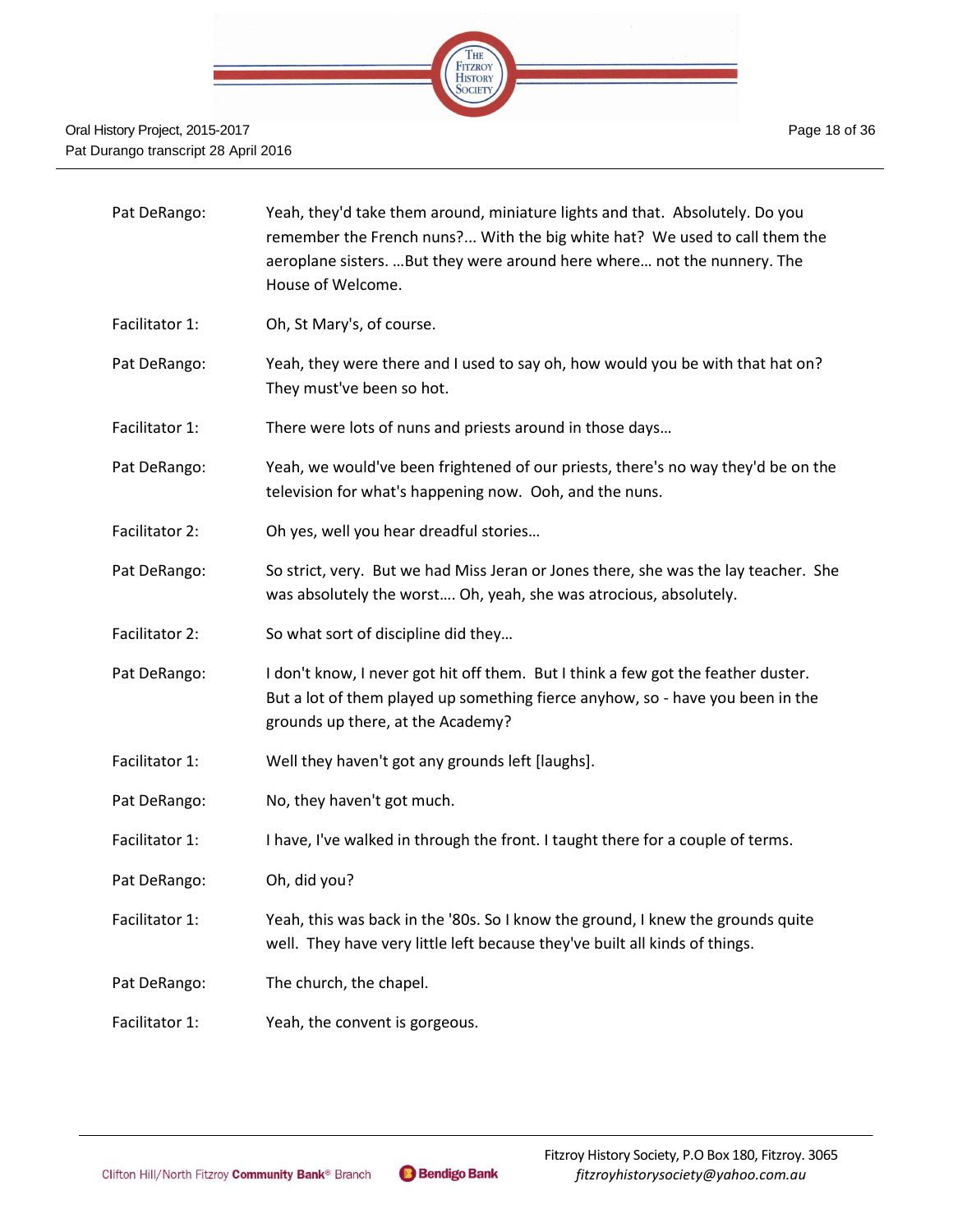

- Pat DeRango: I used to visit Sister Eugene oh, at least once every three weeks, give her a little bit of money. Helen loved her. Yeah, I used to go there, go in the kitchen… Yeah, it was a big kitchen.
- Facilitator 1: I didn't go to school there, I went to school at CLC, it was in East Melbourne.
- Pat DeRango: Yeah, in East Melbourne, then they went to Eltham. …But when Helen finished at the Academy, because there was no more juniors, she started in the babies, I tried to get her into Genazzano, CLC and that, because then you used to have to be within a certain area and I couldn't get her in. But now I believe you can, I don't think they do that anymore.
- Facilitator 1: I don't know. I went to CLC because I had the same nuns in the primary school so you just went through the system and they were the same nuns who ran St Vincent's Hospital as well. There used to be lots of them around back then. They'd visit the sick, they'd do all sorts of…
- Pat DeRango: Oh right. …Well the nuns were dressed as nuns in the Hospital. Do you remember Mount St Evans? Where the St Vincent's Private Hospital is now. That was Mount St Evans.
- Facilitator 1: What was there?
- Pat DeRango: Hospital, private hospital.
- Facilitator 1: I remember the beautiful period building that was where Peter MacCallum is now, it was St Andrew's Hospital back then. It was a beautiful building and they knocked it down.
- Pat DeRango: Have you seen the new Peter MacCallum? I believe it goes down about three or four storeys of car parks …it's got the bit of an appearance of a boat, I think, out the front. Oh, it's huge and they've got that walkway - I don't think they've actually moved into it yet, have they?
- Facilitator 1: No, I don't think so because the current Peter MacCallum's still operating.
- Pat DeRango: Oh, this one's huge, really. Well it takes up the block, doesn't it?
- Facilitator 1: That was the old dental hospital where they had a theatrette...
- Pat DeRango: Yes, that's right.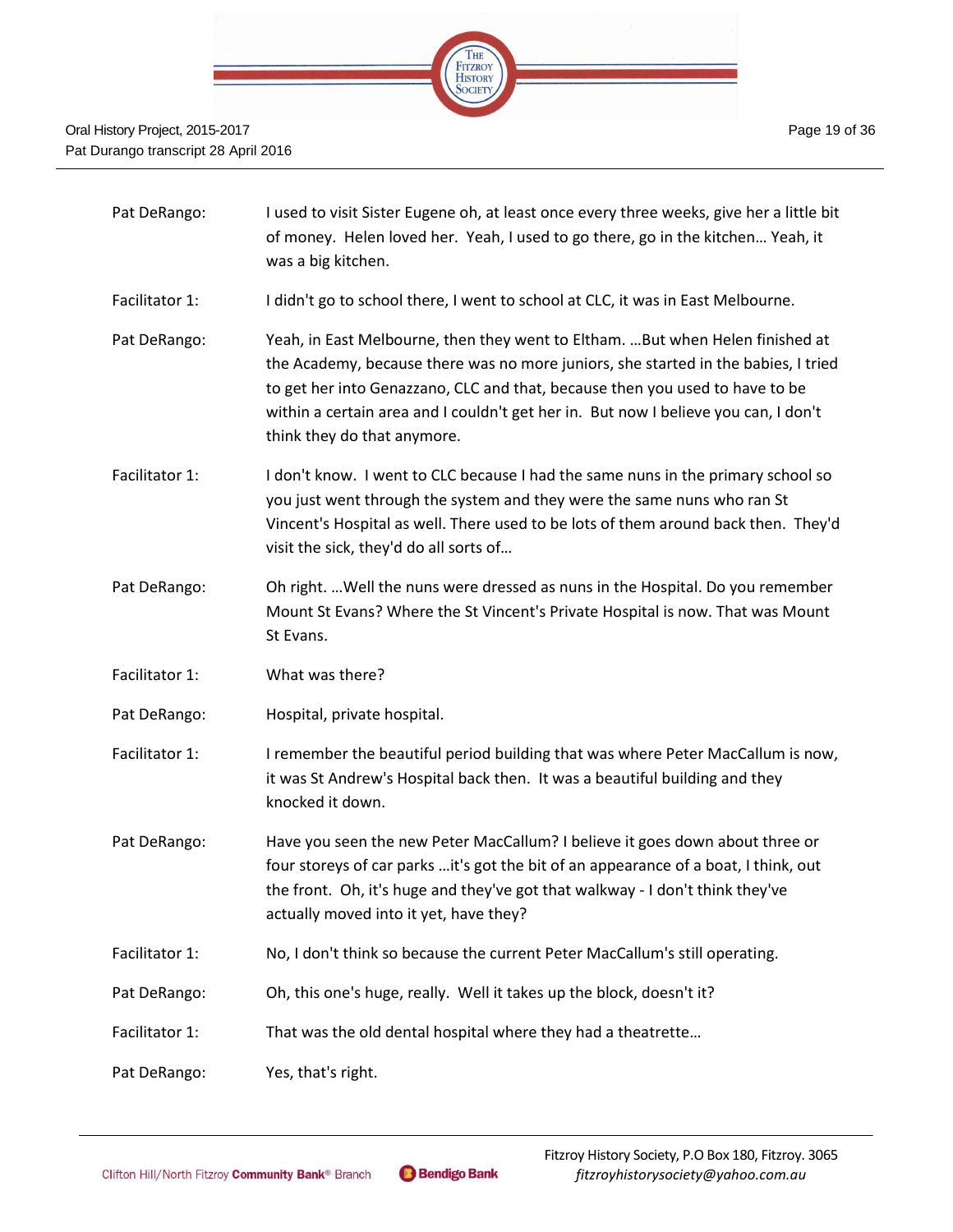

| Facilitator 1: | where you'd go and watch plays. At uni various departments used to hire it out<br>to put plays on there.                                                                                                                                                                                                                                                                                                                                                                     |
|----------------|------------------------------------------------------------------------------------------------------------------------------------------------------------------------------------------------------------------------------------------------------------------------------------------------------------------------------------------------------------------------------------------------------------------------------------------------------------------------------|
| Pat DeRango:   | You know up where Mary is, they were nearly all rooming houses. Because I<br>remember Jan's sister when she got married went there and I think you had the<br>use of a kitchen but not a kitchen.  Yeah, a shared kitchen.                                                                                                                                                                                                                                                   |
| Facilitator 2: | Toilet, dunny down the back.                                                                                                                                                                                                                                                                                                                                                                                                                                                 |
| Pat DeRango:   | Yeah, and where Eleanor is now on the corner, that was her uncle, Anna's uncle,<br>and he used to have the upstairs boarded in. Oh, he used to rent out rooms to all<br>the drunks and everything. I think so, and he'd sit out the front with his wife and<br>that and gather Italian people down there. Oh, and then we had Panzitta's, in<br>number 77. That was Panzitta's. Then they went to Keon Park, like going to the<br>country [laughs]. No, not going to happen. |
| Facilitator 1: | Some people would sell one or two or three houses in Fitzroy to buy a brick<br>veneer in Dandenong.                                                                                                                                                                                                                                                                                                                                                                          |
| Pat DeRango:   | Yeah, I've never had the desire to do that. People say to me, do you like the<br>country? Maybe for the day, but that's it.                                                                                                                                                                                                                                                                                                                                                  |
| Facilitator 2: | It's always good to get back to Fitzroy.                                                                                                                                                                                                                                                                                                                                                                                                                                     |
| Pat DeRango:   | I don't want to go any further. But I was just trying to think of some other places.<br>We used to have a very odd man on the corner of Hanover, Sir Ernest. Beautifully<br>spoken, English but there was something terribly wrong with him and he'd be<br>bowing all the time, bowing, and he'd never stop talking about the Royal Family<br>and that. Oh, yeah. Hello Sir Ernest, and he'd bow.                                                                            |
| Facilitator 2: | The family had probably banished him to the colonies.                                                                                                                                                                                                                                                                                                                                                                                                                        |
| Pat DeRango:   | God, yeah.                                                                                                                                                                                                                                                                                                                                                                                                                                                                   |
| Facilitator 1: | Like that Russian aristocrat who died, prince who died alone in the Northern<br>Territory, mm.                                                                                                                                                                                                                                                                                                                                                                               |
| Dat DePango:   | Right Lonuldn't go to the Northern Territory Only for a holiday. Henny says to                                                                                                                                                                                                                                                                                                                                                                                               |

Pat DeRango: Right, I couldn't go to the Northern Territory. Only for a holiday. Henry says to me, come up. He lives in Darwin, no way. Absolutely no way. Actually, he was just looking on the internet before and the fare at the moment to Bali is \$109.

Yeah. [30:52]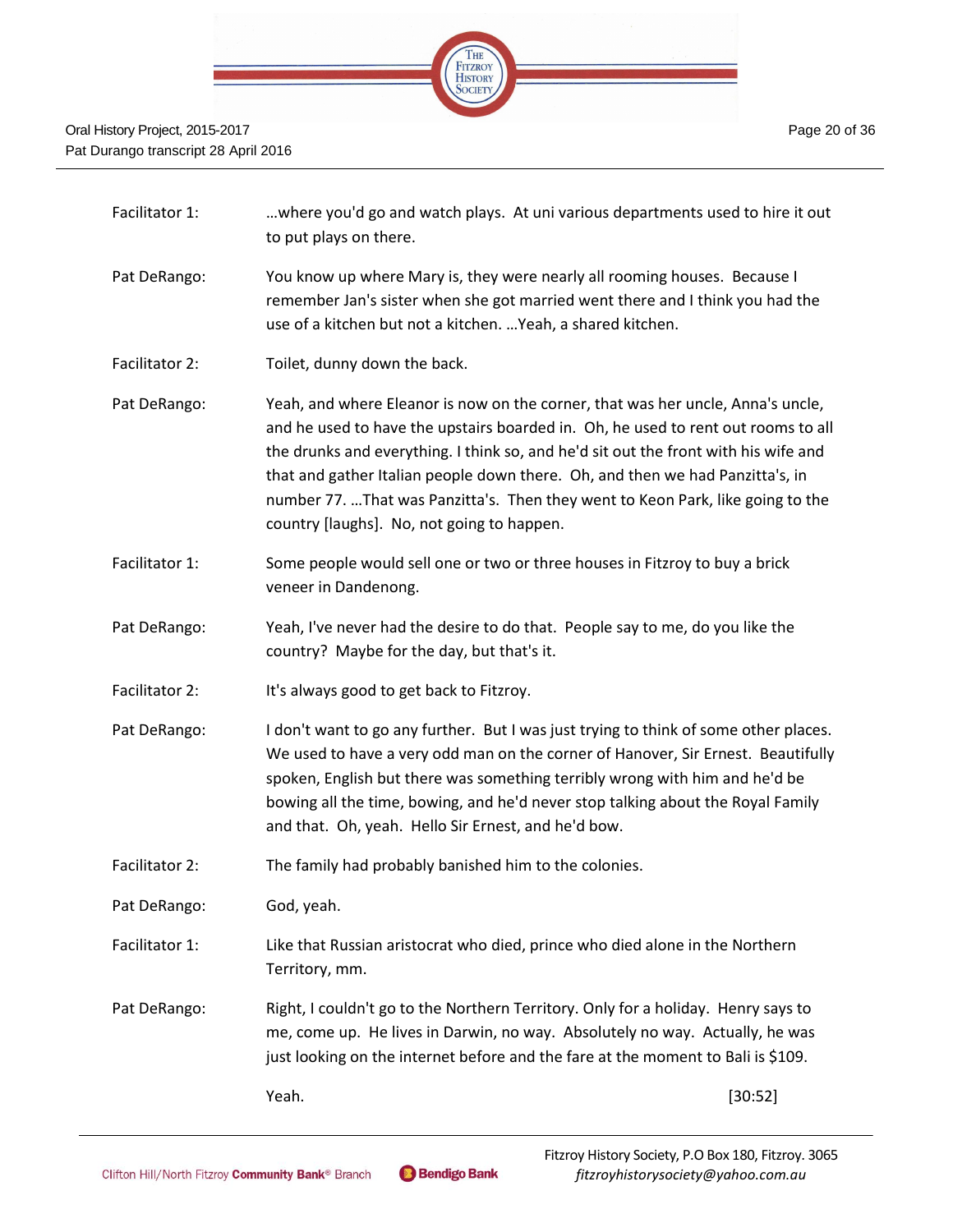Page 21 of 36



| Pat DeRango:   | You like being in Fitzroy.                                                                                                                                                                                                            |
|----------------|---------------------------------------------------------------------------------------------------------------------------------------------------------------------------------------------------------------------------------------|
| Facilitator 1: | Oh yeah, yeah.                                                                                                                                                                                                                        |
| Pat DeRango:   | I do too.                                                                                                                                                                                                                             |
| Facilitator 1: | I moved out to, when I first got married I moved to Preston and look, all my life<br>was here anyway. I was at uni and I had friends here so I'd be here every single<br>day, it just didn't make sense. You'd just go home to sleep. |
| Pat DeRango:   | Yeah, the French nuns used to live where it's a nunnery.                                                                                                                                                                              |
| Facilitator 2: | Oh they did, I was going to ask you about the nunnery.                                                                                                                                                                                |
| Pat DeRango:   | Yeah, they were there. Sister Theresa and Yeah, [with] the wimple. All that gear<br>that the nuns had to have on too.                                                                                                                 |
| Facilitator 2: | It's a lot easier now, isn't it?                                                                                                                                                                                                      |
| Pat DeRango:   | Like those long things, the heavy beads and                                                                                                                                                                                           |
| Facilitator 1: | Maybe that's why women who sort of cover up here don't bother me at all, you<br>grew up with it.                                                                                                                                      |
| Pat DeRango:   | Coburg, you see such a lot of - it's not a hijab, what do they call it? You know the<br>one where they've just got, they're all in black and you can just see the eyes. I<br>think it draws attention to them.                        |
| Facilitator 2: | Well it does. I'm not, oh I'm glad I don't have to wear one of those.                                                                                                                                                                 |
| Facilitator 1: | I wouldn't want to wear it but it doesn't bother me.                                                                                                                                                                                  |
| Pat DeRango:   | They'd laugh at me. I say to Helen I'd whip around the corner and take it off once<br>I got out. But that must be - they don't have to wear it in the house.                                                                          |
| Facilitator 2: | Not unless I think someone, some male unrelated to the family visits                                                                                                                                                                  |
| Pat DeRango:   | To the family, yeah. Oh, I think they'd be very hot.                                                                                                                                                                                  |
|                | Oh no, no. Because there's a lot, I see a lot of them because Helen's husband,<br>their business is up in Coburg, so you see a lot, yeah. He's in Gaffney Street, do<br>you know Gaffney Street?                                      |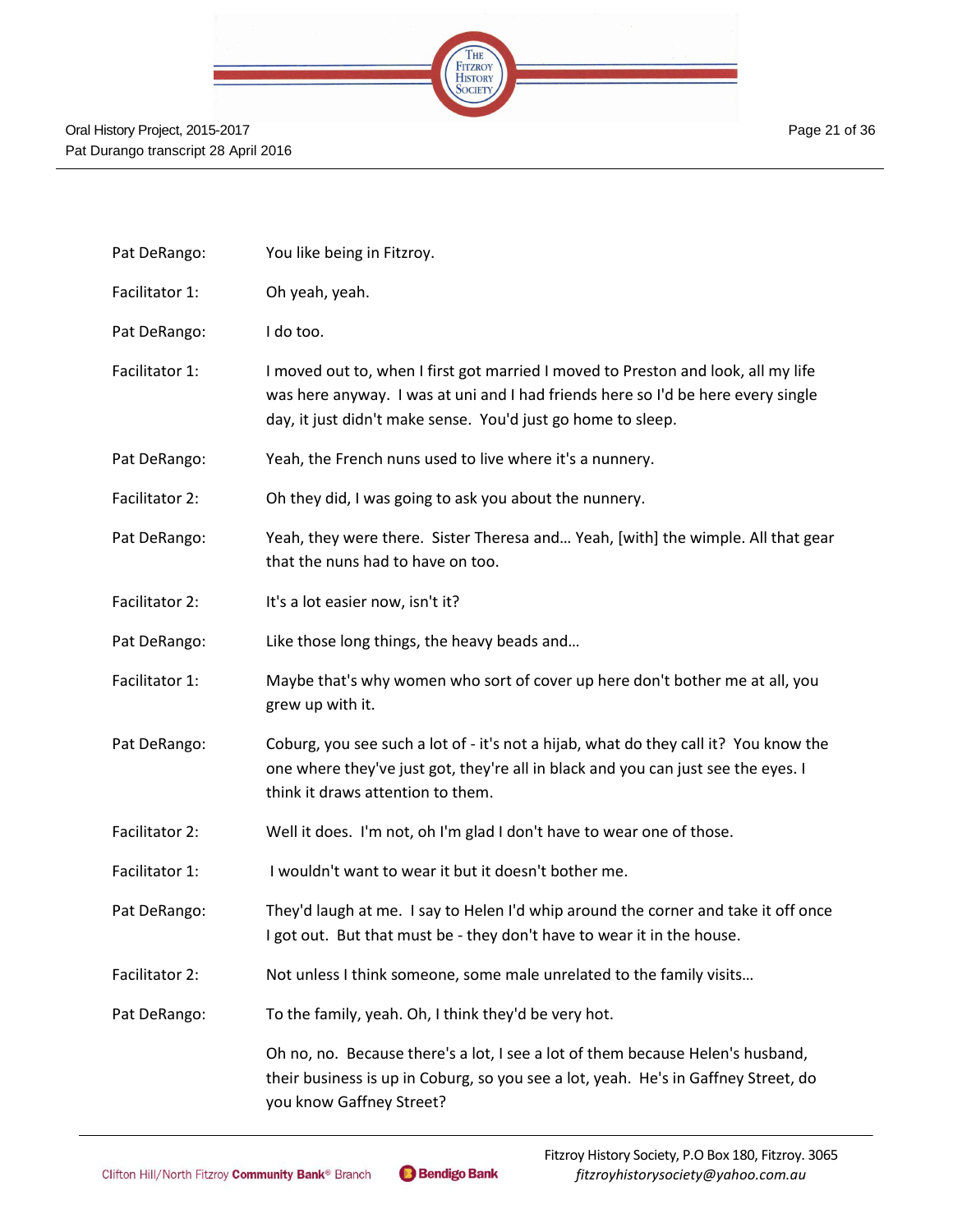|                | Yeah, Magic Kitchens and Furniture. That's Helen's father-in-law and her brother-<br>in-law and Paul. It's a big place, that takes up the block, yeah. But Paul wouldn't<br>move from where he is. I mean, he'd maybe move but not in a million years<br>would he come to Fitzroy Yeah, he'd be too worried about parking his car. It's<br>the same as the day he bought it. |
|----------------|------------------------------------------------------------------------------------------------------------------------------------------------------------------------------------------------------------------------------------------------------------------------------------------------------------------------------------------------------------------------------|
| Facilitator 2: | Well you're lucky to get a car park around here.                                                                                                                                                                                                                                                                                                                             |
| Pat DeRango:   | But we won't if that, if that development goes ahead.                                                                                                                                                                                                                                                                                                                        |
| Facilitator 2: | There's a proposal in Moor Street and it's not much of a change from what's<br>already there. It's just an extension of hours.                                                                                                                                                                                                                                               |
| Pat DeRango:   | Is that the one behind Zetta Florence?                                                                                                                                                                                                                                                                                                                                       |
| Facilitator 2: | Yes, it's the one where the caravan is, and the little garden                                                                                                                                                                                                                                                                                                                |
| Pat DeRango:   | Oh right, yeah.                                                                                                                                                                                                                                                                                                                                                              |
| Facilitator 1: | Oh yes, what are they planning there?                                                                                                                                                                                                                                                                                                                                        |
| Facilitator 2: | Extend their hours basically to 1:00am and 3:00am Thursday. Through the<br>weekend, Thursday's through the weekend.                                                                                                                                                                                                                                                          |
| Pat DeRango:   | For 200 guests or not guests but No. 200, we were laughing. 180, when was<br>that?                                                                                                                                                                                                                                                                                           |
| Facilitator 2: | After 11 o'clock.                                                                                                                                                                                                                                                                                                                                                            |
| Pat DeRango:   | Who's going to stand there and count? 180, I don't think so.                                                                                                                                                                                                                                                                                                                 |
| Facilitator 2: | It's managed very well with the Labour in Vain because they have a roof terrace.<br>At 11 o'clock on a hot summer's night when the doors are open you can hear oh,<br>just noise. But 11 o'clock at night there's absolutely nothing.                                                                                                                                        |
| Pat DeRango:   | Oh, that's good. You know where the hotel is up here, they've turned                                                                                                                                                                                                                                                                                                         |
| Facilitator 1: | The Old Colonial.                                                                                                                                                                                                                                                                                                                                                            |
| Pat DeRango:   | Yeah, that they've turned into a                                                                                                                                                                                                                                                                                                                                             |
| Facilitator 1: | I checked that out and we protested and I think we had a few little victories there<br>in terms of the exterior decks and not being able to have live music on those                                                                                                                                                                                                         |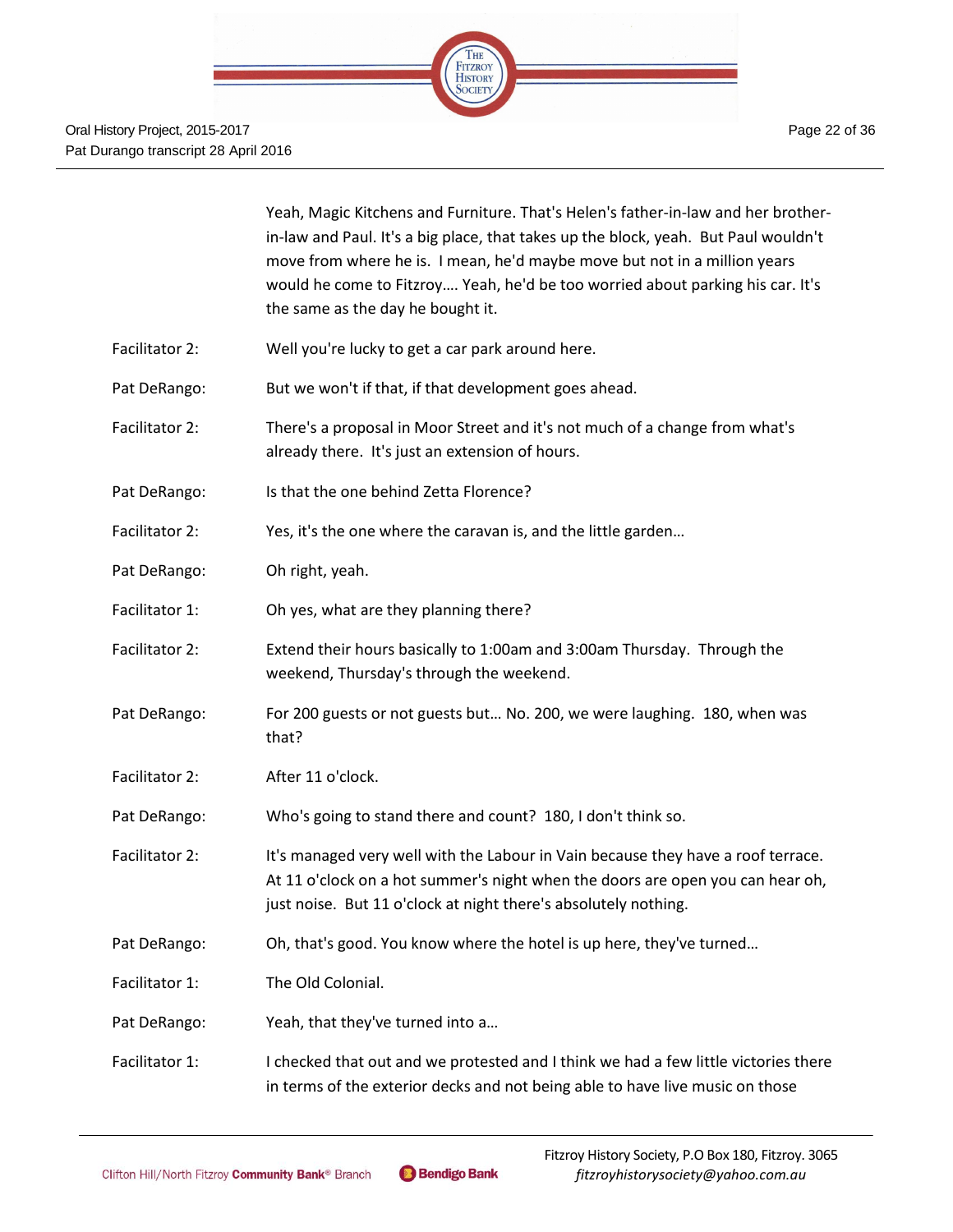

exterior decks blaring out over the neighbourhood. But it hasn't created any issue at all, not with parking, not with crowds…

- Pat DeRango: No because Lou's friend Vince's lives next door and he was really, really worried.
- Facilitator 1: How does he feel about it now?
- Pat DeRango: Well Helen bumped him yesterday or the day before and he said so far it's been alright. …I don't know how it will go, but anyhow. It's got three different restaurants or something in it, hasn't it?
- Facilitator 1: It has. I went there for breakfast with my grandson and my son when it first opened and that was very pleasant.
- Pat DeRango: What about upstairs, there's an outdoor thing is there?
- Facilitator 1: Yeah, there's an outdoor terrace on both there's a basement level, there's a mezzanine level, there's a ground level, there's a floor above that and then a floor above that. Downstairs is an outdoor area and then on the two upper levels there are outdoor areas as well but they can't have live music out there and just diners eating.
- Pat DeRango: Mm, someone was saying they had a retractable roof, I don't know if that's true or not.
- Facilitator 1: She offered to turn the music down, she said, "but that's not the vibe that we're after here". I said well, you won't be getting locals my age and over in here then because a lot of us can't hear each other.
- Pat DeRango: When that was a hotel I'd been in there many, many times. … Because my friend Nina Graham lived there - she had a crush on him - so she'd take me because her mother would've killed her.
- Facilitator 1: When was this?
- Pat DeRango: God, about 62 years' ago. She ended up she married him. Yeah, oh it didn't go well with the mother. She got married from my place. I can still see her in a little hat and a suit and that.
- Facilitator 1: Why did the mother object?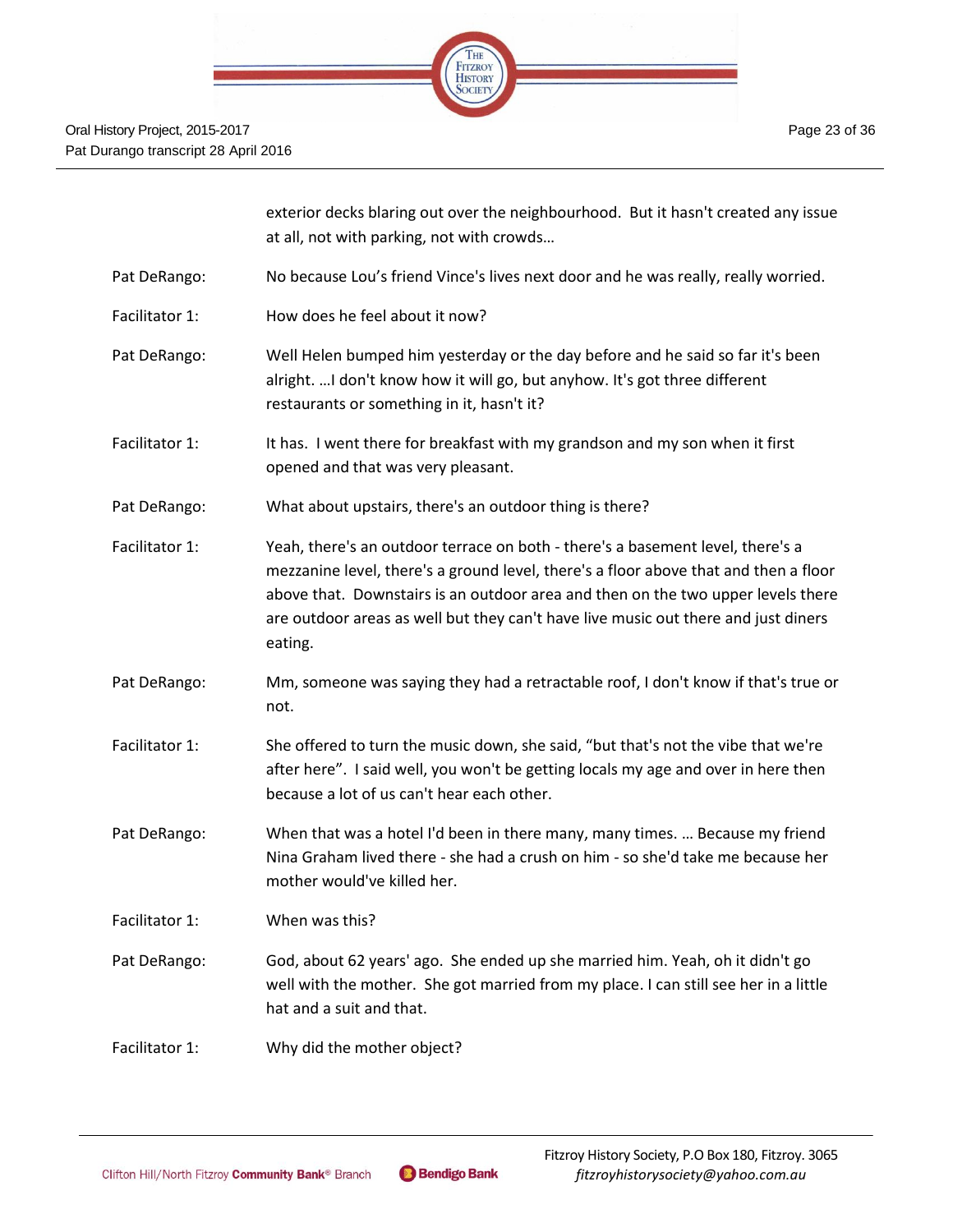

#### Oral History Project, 2015-2017 Pat Durango transcript 28 April 2016

| Pat DeRango: | Well, he was Australian for a start off. But yeah, very, very, very Italian and very, |
|--------------|---------------------------------------------------------------------------------------|
|              | very bad tempered. I remember they went straight to Hastings but her mother           |
|              | came around and knocked on our place in the night and she said to mum, do you         |
|              | know where my Nina is? She wanted to sort of patch things up. But then she            |
|              | didn't get, the other one she didn't get Italian either because she married - and     |
|              | she used to take me, too. Up to near the Cathedral Hall, he lived with Mrs            |
|              | Monahan because he was one of the choir that was stuck here, the Viennese             |
|              | Choir. She used me as a thing to go out. Well, she married him and he was             |
|              | Austrian - and then her son, Mimo, he married an Australian. So she didn't get        |
|              | anything.                                                                             |
|              |                                                                                       |

- Facilitator 1: Yeah, there's lots of intermarriage.
- Pat DeRango: Now, but look how many Italians and Greeks are together now. You would've never, ever, ever seen that, ever.
- Facilitator 1: The Italians and the Greeks didn't like each other very much?
- Pat DeRango: No, Patrick's brother-in-law's married to a Greek girl.
- Facilitator 2: Down at Sila coffee shop amongst the Greeks and Italians, it's usually about football, on the street where Lou used to sit, they've got that little plaque for Lou on one of the seats there.
- Pat DeRango: Oh God.
- Facilitator 2: They're always arguing about something or other.
- Pat DeRango: I tell you what, that Sila has been there for a long time. The espresso place. Do you remember his father? …I used to like the way he made the snacks the way and that. But I think the sisters bring the cakes from Reservoir on the way in. He might make some of them but not all - and the bread was beautiful…. Oh, yes…
- Facilitator 2: So it's changed a bit.
- Pat DeRango: It tasted like bread, now it's like sawdust, isn't it?
- Facilitator 2: You've got to get proper bread. See the type of cafés too, I mean Sila has remained a little haven of…
- Pat DeRango: They own next door, too. Because Cathy used to be a hairdresser. Do you remember her mother?... Yeah, her mother had lost her hair, she had a wig, and I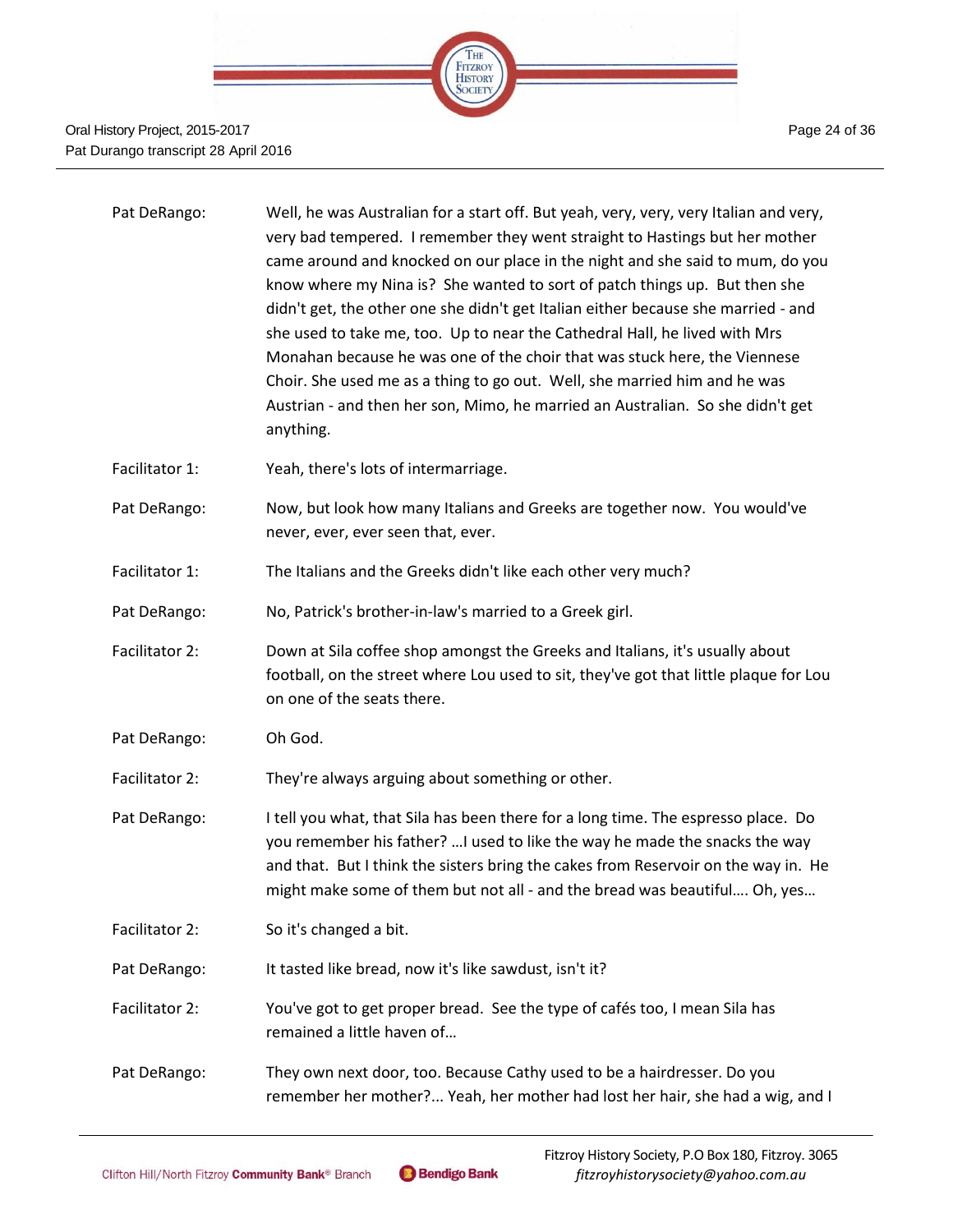

seen her sister like not long after and her sister was losing her hair and one of them girls saw that it must be a bit hereditary.

We used to have a wood yard in Moor Street, yeah, because that one I'm talking about the mother, the Italian mother, they owned the two houses and where the wood yard was. So Nina got one, Mimo got one, and Gina got the, she wanted the land. So which they've built, not far from the lane. So they would've got that, I suppose, I was going to say for a song. It'd be a song if you're talking about it now, but not then. But they lived in Brunswick Street. Then there was the barber, Hoffman's.

- Facilitator 1: He was on the corner, wasn't he?
- Pat DeRango: No, no.
- Facilitator 1: There was one on the corner where the, you know up near the bottle shop.
- Pat DeRango: …opposite the Commission.
- Facilitator 1: Yeah, opposite the Commission. There was a barber there, yeah.
- Pat DeRango: Yeah, that was a barber, yeah.
- Facilitator 1: We should take photos of these places and...
- Facilitator 2: Yes, yes. Do you remember talking about our place, number 77, when we were digging our cellar when we were renovating the house, there were a whole lot of animal bones in there. Do you remember what was in there, years gone by?
- Pat DeRango: That's where Panzitta's lived and I never knew them to have a dog or that.
- Facilitator 1: They wouldn't have had a cow.
- Pat DeRango: No. Oh, but anyhow if you want to talk about cows or animals. You know we've got a little lane at the back here, it's, you can't drive a car up there or anything and it never had the gates on the bottom and you'd go out and there'd be all sorts of things there. I caught poor old Philip, I told him off one day, coming up dumping we went out there one day and there was the carcass of a black sheep. Another time a wooden leg with the sock and the shoe on it. I mean a really old wooden leg, not the modern ones. Yeah, but after that Lou arranged to have the gate on the end. Yeah, and then Pianto lived next door, what an animal - it might've been him - what an animal he was.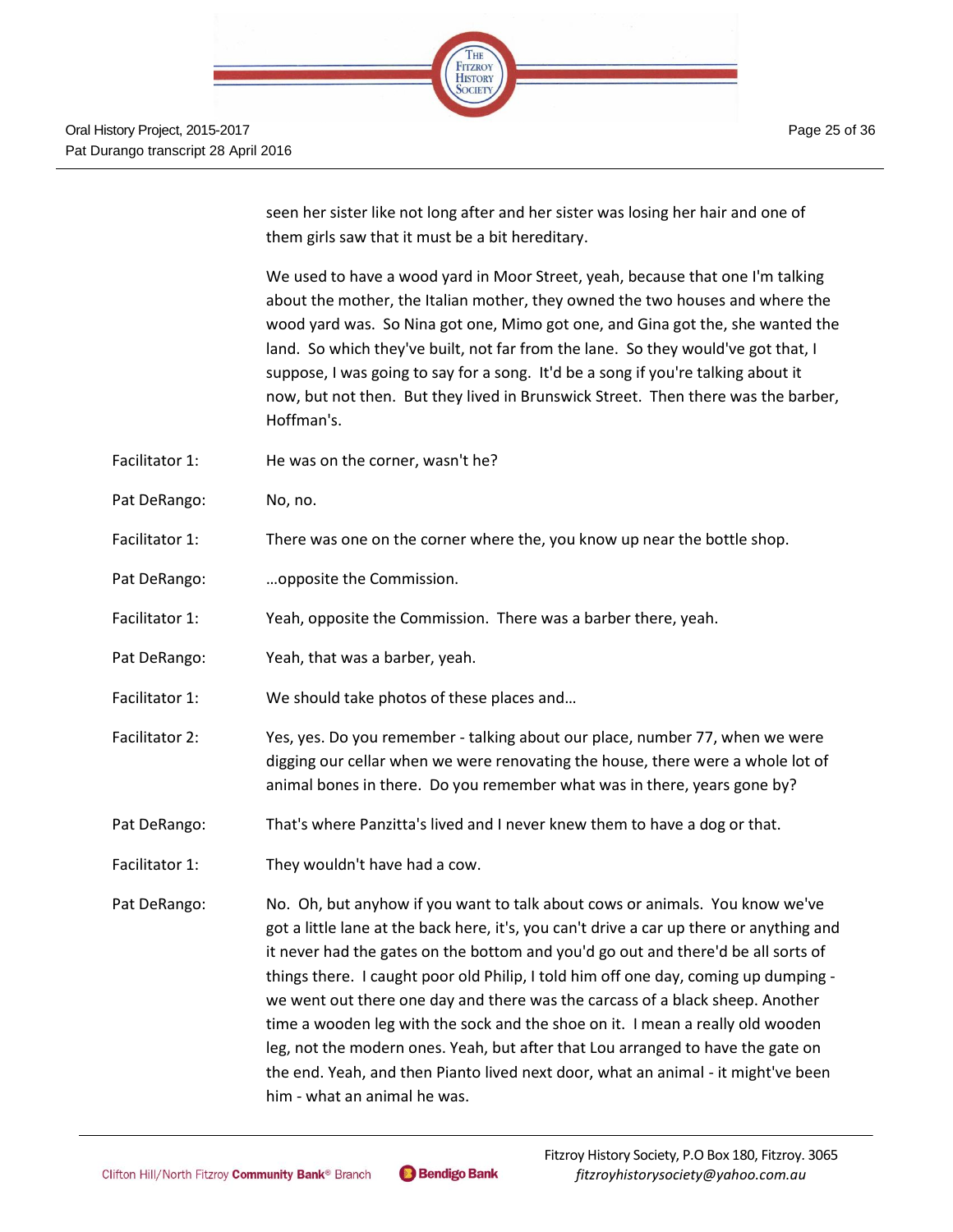

Absolutely. My poor Lou, he was on our roof and Lou, and he abused everybody. He was going to go Ann with a tomahawk. Oh, he was awful, really awful. So he was on the roof and we went out and he said to him, get down off there, and he said something else so I walked out and he said oh, she's got no neurones and all the rest of it and then he swore at me which - I don't care about swearing anyhow. Whatever he said upset Lou terribly, he chased him with a broom handle. I was so frightened that he'd catch him, I thought to myself if Lou - that was unlike Lou, to get stuck into him with a broom handle. I'll tell you who else he had a terrible fight with, Rose Mary Brondolino.

- Facilitator 2: Her father? What was he? What was his profession.
- Pat DeRango: Do you know I can't remember what he did. …Allan Pianto.
- Facilitator 1: Allan Pianto. I'll ask Rose Mary because we still have to finish our interview with her.
- Pat DeRango: She'll know, she'll know, absolutely she'll know. Wrong, Pianta. yeah. Oh no, he was a horrible person. Ann, had a go in with him. Oh yes, yes, that's not good.
- Facilitator 1: He wouldn't have won the fight with Rose Mary, I don't think.
- Pat DeRango: No. No, Rose Mary can look after herself. Do you remember when she was in trouble with the ambulance? …They went to cut her off and she chased the ambulance. You can't do that. She got fined.
- Facilitator 1: Yeah, oh there've always been interesting characters around here.
- Pat DeRango: Yes, I like interesting characters.
- Facilitator 1: It makes life a bit more exciting, yeah.
- Pat DeRango: Definitely. Oh, God.
- Facilitator 1: Do you remember the Kiodos who lived further up on the right hand? Tony and Jack.
- Pat DeRango: Yes. Tony, yep I do. Yeah, I can remember a lot of them. The Sparks, Blundells, Jerry Damasca, a lot, yeah. Yeah. I loved it. To me it's a life, it's - we were going through suburbs and I'll say to Helen there's not a soul, you never see a soul here and I just don't like that.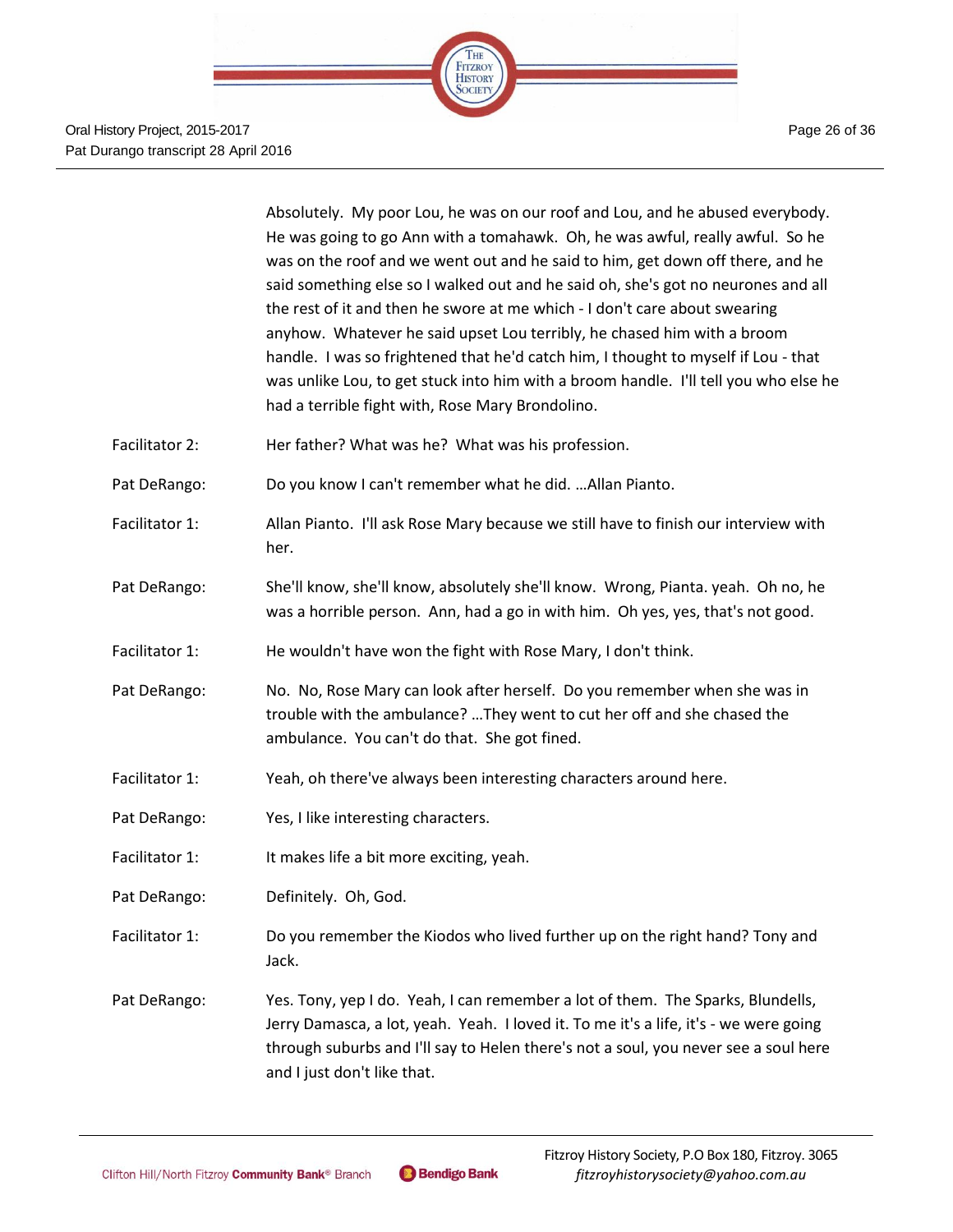

| Facilitator 1: | You don't need a car if you live here, you can actually manage by public transport.                                                                                                                                                                                                                                                                                |
|----------------|--------------------------------------------------------------------------------------------------------------------------------------------------------------------------------------------------------------------------------------------------------------------------------------------------------------------------------------------------------------------|
| Facilitator 2: | But when you think about it, - you were talking about the Chinese, someone going<br>around with a little billy to get some Chinese food                                                                                                                                                                                                                            |
| Pat DeRango:   | Chop suey.                                                                                                                                                                                                                                                                                                                                                         |
| Facilitator 2: | That's changed when you think of all the restaurants.                                                                                                                                                                                                                                                                                                              |
| Pat DeRango:   | Well the one that was there, that was Charlie, we were kids and we'd go inside<br>and they'd be making the dim sims, probably a shocking looking place but we<br>didn't take any notice. Then later on another crowd, his name was Norman,<br>Norman Lee I think, they took it over. He was one of them ones arrested in that<br>big robbery, the bookies robbery. |
|                | Mm, another colourful character, yeah. But oh, there was some, there were some<br>roughies. But I'm not going anywhere, no, no matter how rough it gets.                                                                                                                                                                                                           |
| Facilitator 2: | No, you're here - Fitzroy conceived, born, bred.                                                                                                                                                                                                                                                                                                                   |
| Pat DeRango:   | Liking it very much. But you know my family must've liked it too because they<br>never moved out. They went from one dump to another.                                                                                                                                                                                                                              |
| Facilitator 2: | They liked it, obviously.                                                                                                                                                                                                                                                                                                                                          |
| Pat DeRango:   | Evidently.                                                                                                                                                                                                                                                                                                                                                         |
| Facilitator 2: | Or didn't think they could go anywhere else.                                                                                                                                                                                                                                                                                                                       |
| Facilitator 1: | Well it was the same, it was the same with my family. They liked it, they wouldn't<br>move until they absolutely had to.                                                                                                                                                                                                                                           |
| Pat DeRango:   | Where'd they go?                                                                                                                                                                                                                                                                                                                                                   |
| Facilitator 1: | They went to Thornbury but the reason why they had to is that they had a double<br>storey house and they just couldn't get upstairs                                                                                                                                                                                                                                |
| Pat DeRango:   | Yeah, well I don't go up                                                                                                                                                                                                                                                                                                                                           |
| Facilitator 1: | and once mum couldn't get up the stairs and dad retired they figured they may<br>as well move where he could have a really big garden and continue growing more<br>vegies.                                                                                                                                                                                         |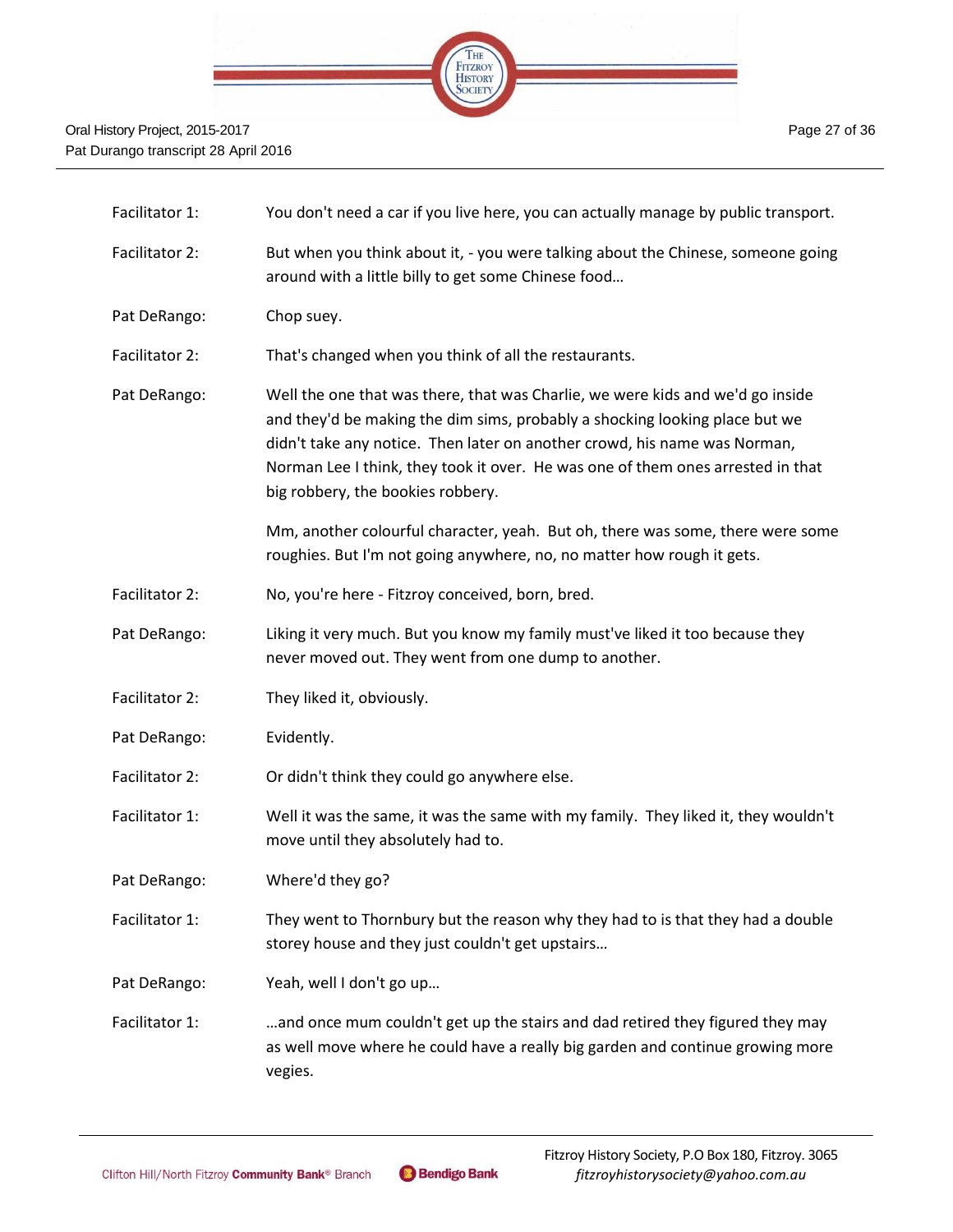

| Pat DeRango:      | Where we've seen a lot of change was - because there was a lot of Italians and<br>that in Fitzroy and especially around this way, and when they moved they either<br>went to Reservoir, Bulleen, whereas the Greeks went to Lalor, Thomastown, like<br>they went that-a-way. But the Italians sort of branched out. But there's still a lot<br>of Italians in Reservoir and a lot in Bulleen. Yeah, whereas the Chinese are in<br>Doncaster, East Templestowe, Templestowe, yeah, there's a lot. |
|-------------------|--------------------------------------------------------------------------------------------------------------------------------------------------------------------------------------------------------------------------------------------------------------------------------------------------------------------------------------------------------------------------------------------------------------------------------------------------------------------------------------------------|
| Facilitator 2:    | That's right, interesting how they fan out.                                                                                                                                                                                                                                                                                                                                                                                                                                                      |
| Pat DeRango:      | Yeah, they do, yeah. But I wasn't going there.                                                                                                                                                                                                                                                                                                                                                                                                                                                   |
| Facilitator 1:    | But there used to be a lot of variety here though, I mean in the post war period<br>there were the Italians, the Greeks, the Yugoslavs, Macedonians, there were lots<br>of Chinese around still, there were lots of Jewish people.                                                                                                                                                                                                                                                               |
| Pat DeRango:      | Carlton, in North Carlton.                                                                                                                                                                                                                                                                                                                                                                                                                                                                       |
| Facilitator 1:    | More in North Carlton, but there were around here too. We had German and<br>Jews living next door to us. Lebanese, Albanians. Turkish people.                                                                                                                                                                                                                                                                                                                                                    |
| Pat DeRango:      | No, we didn't really, no. Oh we had one Albanian, he lived on the corner of<br>Fitzroy Street, you know where they graffiti the wall? He lived there. Other than<br>that he couldn't bring his wife out behind the Iron Curtain or whatever you like to<br>call it. But predominantly they were Italian, Australian mainly.                                                                                                                                                                      |
| Facilitator $1$ : | Yeah, there weren't too many Australians down that end. There was one family of                                                                                                                                                                                                                                                                                                                                                                                                                  |

- acilitator 1: Yeah, there weren't too many Australians down that end. There was one family of Australians who, Ivy Dawson, Mr and Mrs Dawson. We never called people by their first name, it was Mr and Mrs, and I still can't call her Ivy.
- Pat DeRango: The little children now call you by your Christian name...
- Facilitator 1: No, everybody calls you by your Christian name, but you didn't back then.
- Pat DeRango: ...and your teachers.
- Facilitator 2: No you didn't, no. It was aunty and uncle if you got on friendly…
- Pat DeRango: Absolutely.
- Facilitator 1: Very close friends of your family. So the Dawsons, but a lot of the other Australians who lived around us were alcoholics and they were the ones who sent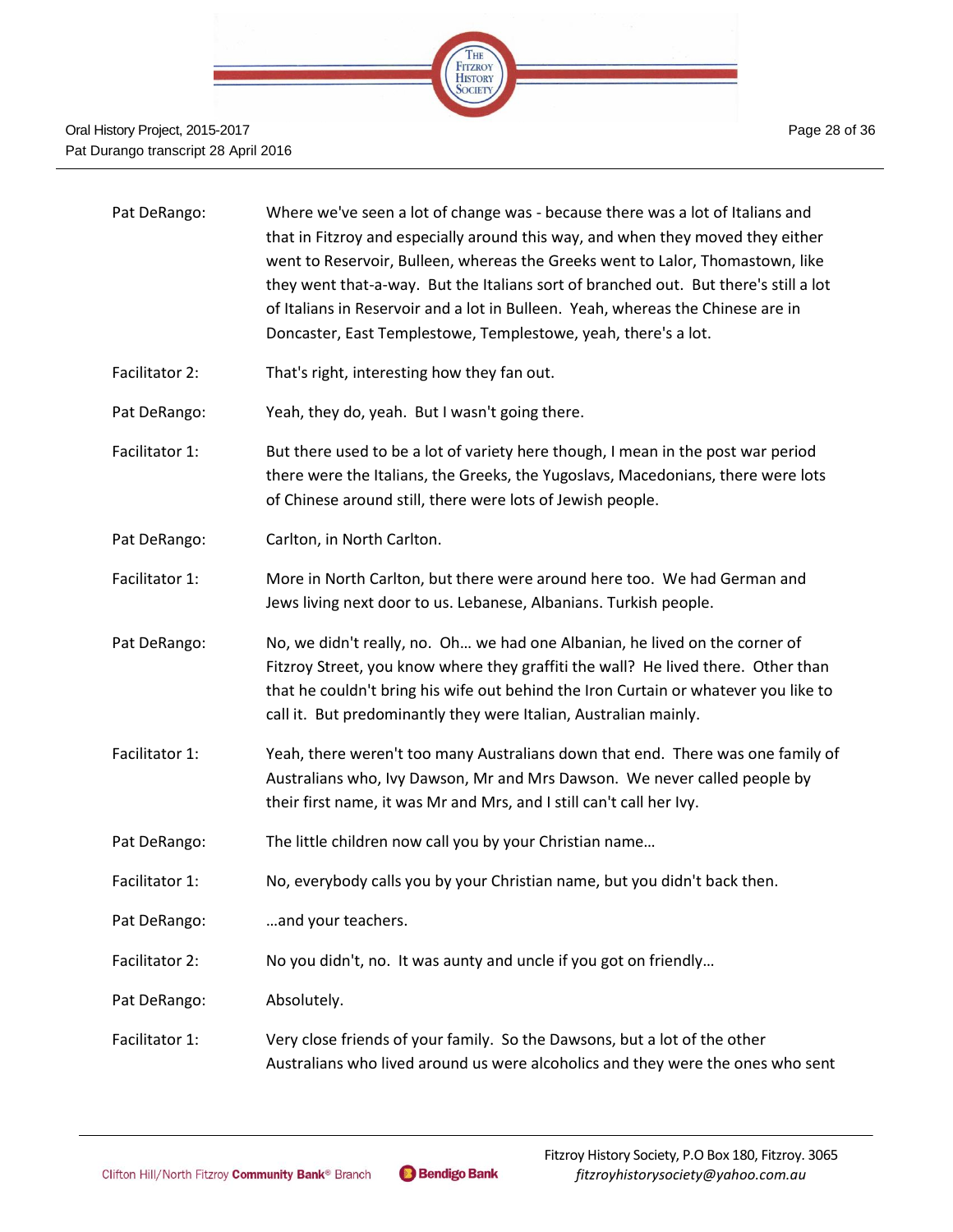

their kids to the Chinese shop with a little pot to bring home food because the Chinese food was so cheap.

- Pat DeRango: Yes, do you remember the poor old drunks drinking bottles of metho?
- Facilitator 1: Yes, I do, and a lot of them returned servicemen.
- Pat DeRango: Yeah, yeah a bottle of metho.
- Facilitator 1: Yeah, and one of the reasons why you mightn't have been allowed to go to Gertrude Street was because of the really high number of Aboriginal people.
- Pat DeRango: Yeah, because that was their meeting place on the corner of Gore Street
- Facilitator 1: But they didn't harm anybody either. Nobody harmed anybody, it was just like, you know. People had problems…
- Pat DeRango: Hey, how Gertrude Street, how trendy? How very trendy that's [become] I never thought I'd see that. It's changed a lot, a hell of a lot. But…
- Facilitator 1: But what has retained is the sense of community and the interesting mix.
- Pat DeRango: I think so. I remember there was a family in Fitzroy Street, where some of them places are now, and they'd actually pull the floorboards up for - but oh, it was a filthy place, mm, it really was.
- Facilitator 1: Was there a lot of poverty here during the Depression?
- Pat DeRango: Some parts, yes. Very much so.
- Facilitator 1: Did people help each other?

Pat DeRango: No, I don't think they had the money to help each other, but I think it was very hard times. But my father got a job with a Jewish man, Lou Barnett, who was fabulous and it was an electroplating place. Anyhow, he stayed there for a good while and when Lou Barnett died dad and my uncle decided to open their own business, which they did over on the corner of Albert Street and Lygon Street and they went there. So I think from when he got the job with the Jewish man, I mean he probably was getting £3 a week or something like that, but we were alright, yeah. We were okay.

Facilitator 2: Did you grow vegies in the back garden at that stage?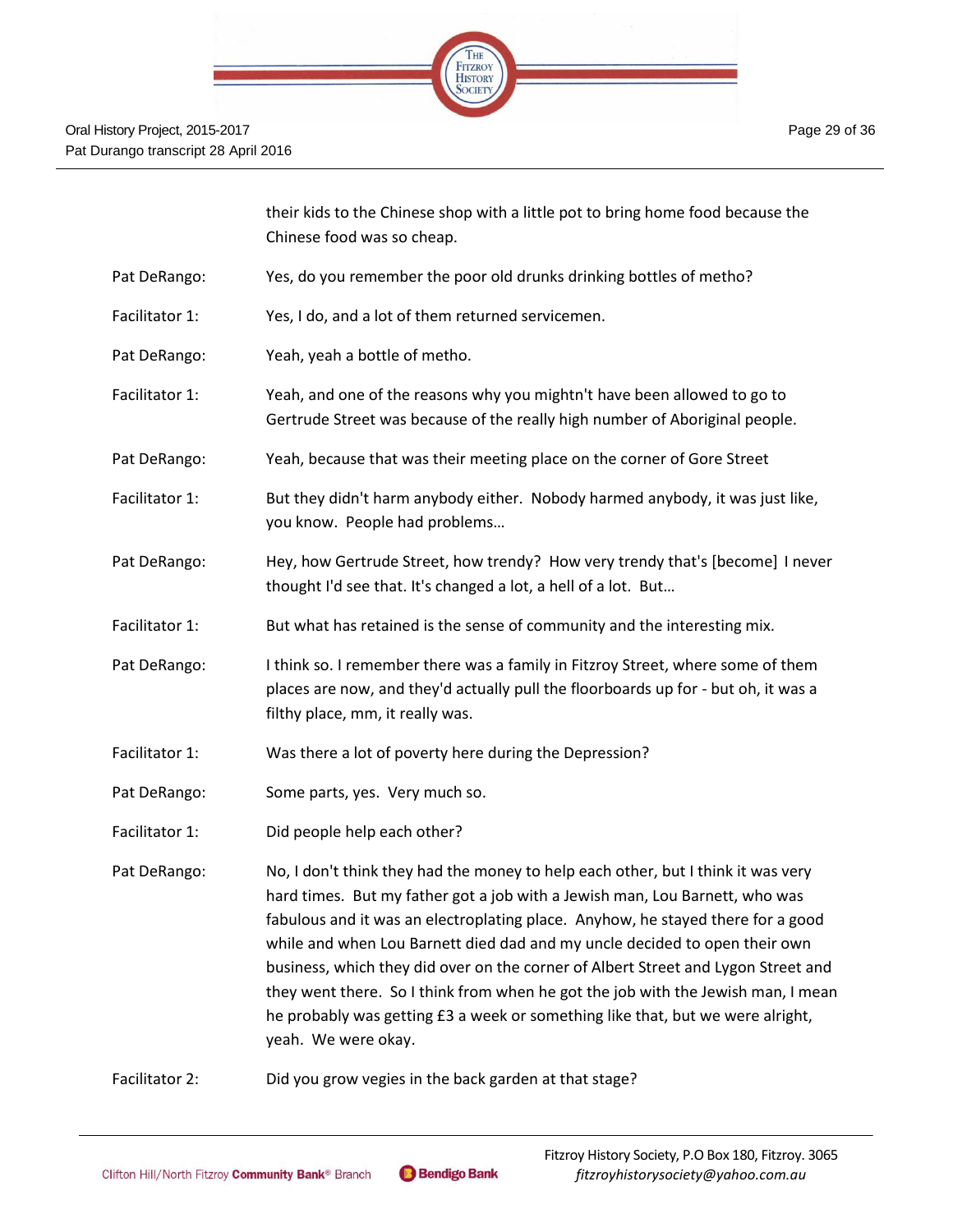

- Pat DeRango: No, no. I remember one year dad bought six pullets. He couldn't kill them. We weren't having them, that didn't happen. No pullets.
- Facilitator 1: What are your earliest memories of Fitzroy?
- Pat DeRango: Just playing out the front and the kids, because there was a factory opposite in Hanover Street, and they'd be playing with the ball, the boys. Ledger, they'd be hitting the ledge with the ball and, God, and Mimo, he was a bugger. He had glasses and he'd go out to Brunswick Street and put his glasses on the tram line. His sister and I were only talking about that not yesterday, the day before, she lives in Moor Street. There used to be the factory there and Mim got up on the roof, he wasn't very old, and fell through the skylight.

Well, he was green and all the poor kid was saying, don't tell my mother, don't tell my mother, she'll kill me. He never got really hurt bad.

- Facilitator 2: What was the factory?
- Pat DeRango: I'm not too sure what it was, but it was just before you get to Brunswick Street, on that side of Hanover Street.
- Facilitator 1: Where the genetics lab is now.
- Pat DeRango: Further down, yeah. Don't tell my mother, she'll kill me. Oh, poor old Mim, yeah.
- Facilitator 1: Do you remember the shop in Brunswick Street where the façade's just been renovated, the corner of Hanover and Brunswick there's now a café, just two down from there there's…
- Pat DeRango: Where the chairs and that are? That was Cox Bros. Cox Bros. No, furniture.
- Facilitator 1: Oh, so it's gone back to its origins, yes.
- Pat DeRango: Yeah, I look at them chairs and I think they must sell them on the internet because who's running in there buying all the time?
- Facilitator 1: Oh, they're very expensive chairs.
- Pat DeRango: I tell you what though, the pawn shop used to do alright. We used to call it the Monti Pete I think.
- Facilitator 1: Oh, the Monti de Peatar.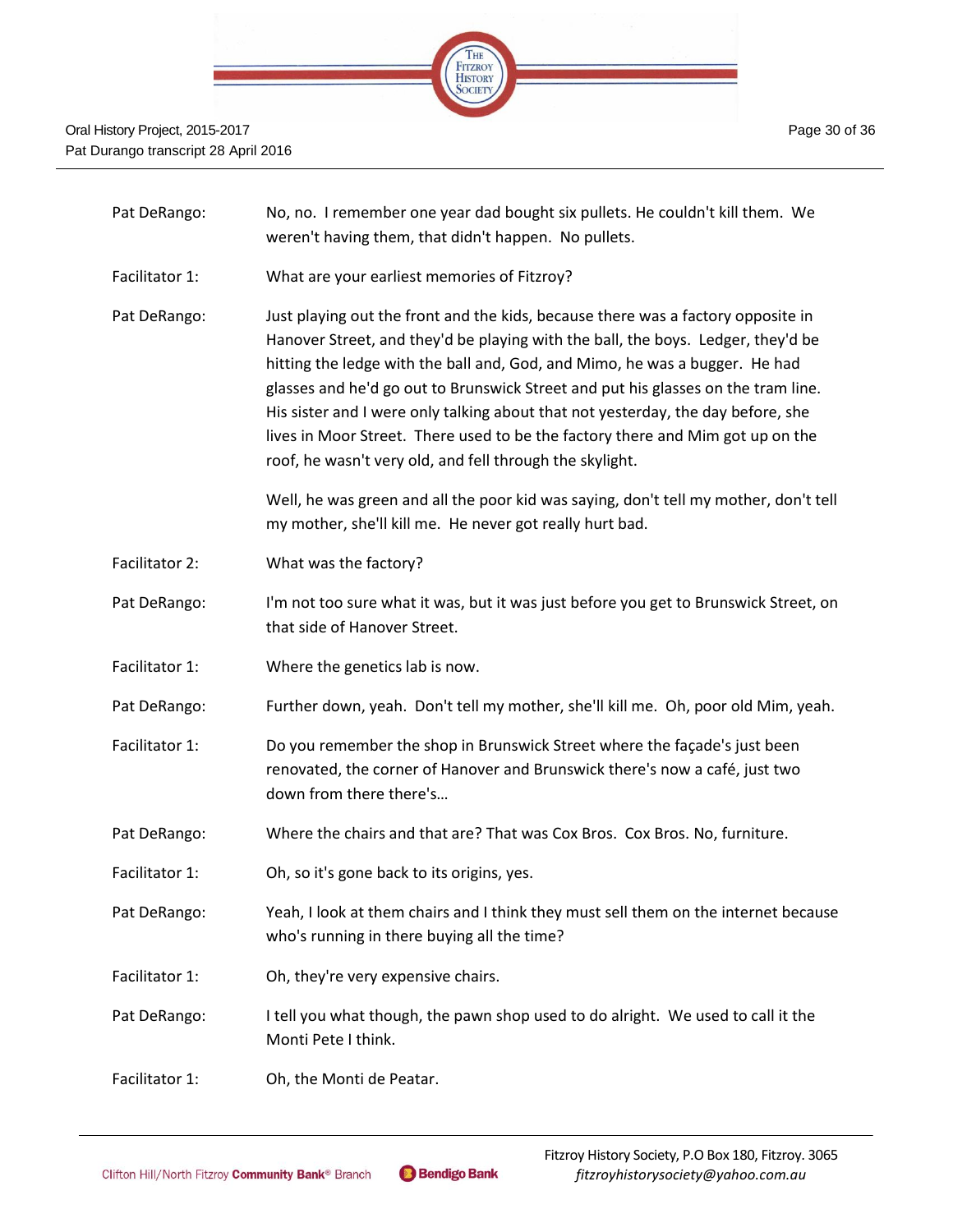

| Pat DeRango:   | Had the three balls out the front and that was on the corner of Ferry Street before<br>Ferry Street went and people, some of them that were beautiful, he'd be at work<br>and his wife would put the suit in and then get it out for him for the weekend but<br>he never ever knew. Oh, funny my mother she was the best storyteller in the<br>world. Oh, absolutely. |
|----------------|-----------------------------------------------------------------------------------------------------------------------------------------------------------------------------------------------------------------------------------------------------------------------------------------------------------------------------------------------------------------------|
| Facilitator 2: | She was Irish.                                                                                                                                                                                                                                                                                                                                                        |
| Pat DeRango:   | Yeah oh, very much so, yeah, she was. She'd tell you what she wore, what they<br>did, what the this. The grapes used to come over in a barrel from, I don't know,<br>somewhere or other, I don't suppose they grew them in Ireland. But no, she was<br>very good at the storytelling.                                                                                 |
| Facilitator 1: | What about, how did people dress around Fitzroy?                                                                                                                                                                                                                                                                                                                      |
| Pat DeRango:   | Just mainly skirts, cotton sort of dresses and cardigans and just things like that.                                                                                                                                                                                                                                                                                   |
| Facilitator 1: | So did they dress up for special occasions?                                                                                                                                                                                                                                                                                                                           |
| Pat DeRango:   | Go to church or a wedding, yeah.                                                                                                                                                                                                                                                                                                                                      |
| Facilitator 2: | Or a funeral probably, too.                                                                                                                                                                                                                                                                                                                                           |
| Pat DeRango:   | Yeah.                                                                                                                                                                                                                                                                                                                                                                 |
| Facilitator 1: | Or a dance.                                                                                                                                                                                                                                                                                                                                                           |
| Pat DeRango:   | Oh yeah, you had to be dressed up for the dance.                                                                                                                                                                                                                                                                                                                      |
| Facilitator 2: | Was that on a Saturday afternoon?                                                                                                                                                                                                                                                                                                                                     |
| Pat DeRango:   | Night.                                                                                                                                                                                                                                                                                                                                                                |
| Facilitator 1: | Or getting your hair done.                                                                                                                                                                                                                                                                                                                                            |
| Pat DeRango:   | Or they'd go out and there used to be, I don't know it was once a year, the regatta<br>down at the Yarra, the boats would be down there and, I don't know, we filled in<br>the time. I don't know what the hell we did, but we did alright. We were happy,<br>we were really happy.                                                                                   |
| Facilitator 2: | Yes, and that was something that you've said before is it was always a happy to<br>place to be                                                                                                                                                                                                                                                                        |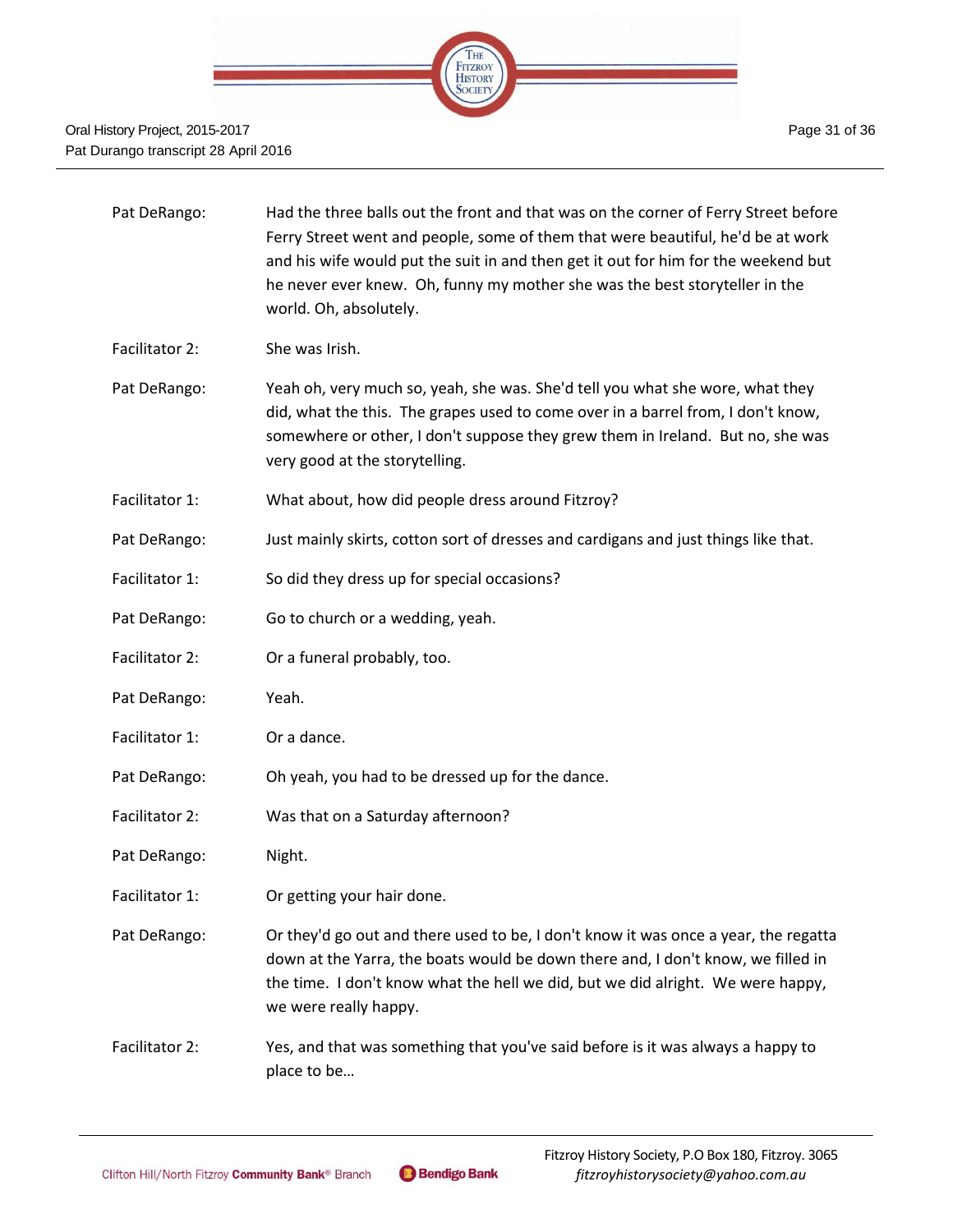

| Pat DeRango:   | Absolutely and we used to love sitting out with the Italian senora and her children<br>and they were Maria, Maria, Maria, Rosa, Rosa, the grandchildren, every bloody<br>kid was Maria or Rosa. But she was absolutely delightful. So beautiful, she was<br>lovely. She really, really was lovely. Then there was the Sparda's.                                                                                                                         |
|----------------|---------------------------------------------------------------------------------------------------------------------------------------------------------------------------------------------------------------------------------------------------------------------------------------------------------------------------------------------------------------------------------------------------------------------------------------------------------|
| Pat DeRango:   | They were Italian, they were next to it. Actually, yeah, Sparta. He was still<br>working at 1991, the father, the lamp shade place in Hawthorn Road.  Yeah,<br>yeah. He was lovely. She was a bit feisty, his wife, right.                                                                                                                                                                                                                              |
| Facilitator 2: | She probably had to be.                                                                                                                                                                                                                                                                                                                                                                                                                                 |
| Pat DeRango:   | Oh, no.                                                                                                                                                                                                                                                                                                                                                                                                                                                 |
| Facilitator 1: | So do you think these stories about repressed Italian women are not quite true.                                                                                                                                                                                                                                                                                                                                                                         |
| Pat DeRango:   | No, not any that I knew anyhow. They could stand up for themselves. I mean,<br>Mimo's mother would've chopped you up. No, you wouldn't have done that. Oh,<br>they had these vicious dogs, Jot and Naroni, bloody Naroni, oh and he bit Giovanni<br>and he was in hospital with it. Oh, it was this black, horrible dog. He was always<br>on a big chain. He was lucky he didn't get off the chain to get away from her. Oh,<br>no, no no, no loved it. |
| Facilitator 2: | The women all mixed together, I would imagine. Not only socially in the front of<br>the house but no, over the fence.                                                                                                                                                                                                                                                                                                                                   |
| Pat DeRango:   | Yeah, and over the [Always over the back fence.]  [Unclear] and them would<br>come out and the other kids would come out and they were in the street and they<br>were playing and - there couldn't have been much traffic then, could there?<br>Because it was never a problem.                                                                                                                                                                         |
| Facilitator 1: | Yeah, it would've had to be slower.                                                                                                                                                                                                                                                                                                                                                                                                                     |
| Pat DeRango:   | You know where the hotel is now? That room at the back was the [unclear].                                                                                                                                                                                                                                                                                                                                                                               |
| Facilitator 1: | so did Tom used to come and have coffee at my place quite frequently.                                                                                                                                                                                                                                                                                                                                                                                   |
| Pat DeRango:   | He's running, he'll be running. He was a bit, what was he? A bit what?                                                                                                                                                                                                                                                                                                                                                                                  |
| Facilitator 1: | Incredibly bright                                                                                                                                                                                                                                                                                                                                                                                                                                       |
| Pat DeRango:   | Bright, yeah. He was walking up the street, but not running anymore. So maybe<br>the medication is a lot                                                                                                                                                                                                                                                                                                                                                |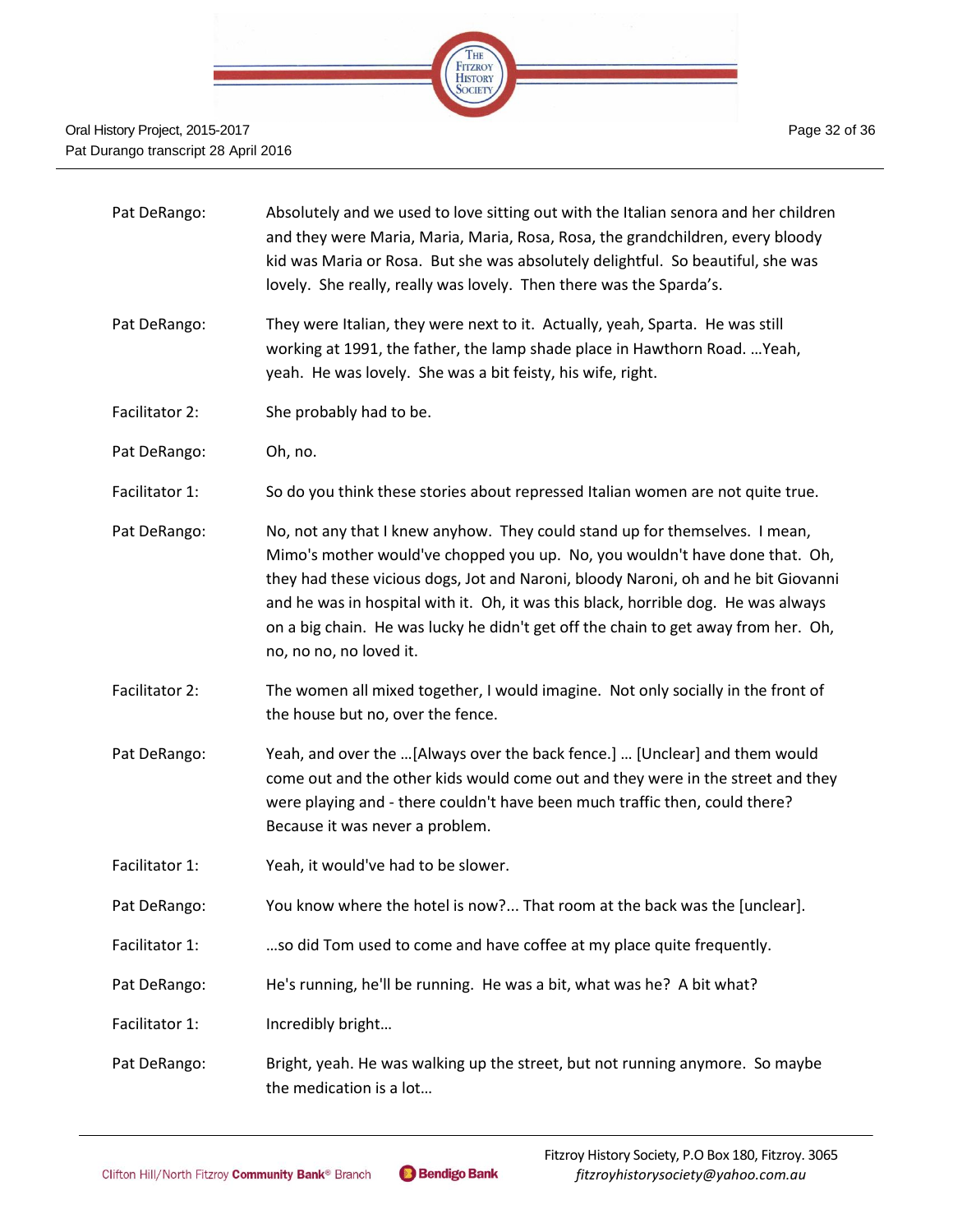

- Facilitator 1: But Tom was incredibly he would come and have a cup of tea and some biscuits every now and then and show me photos that he was taking. He showed me some of his father's photos and……photo, and he would know who had lived there and…
- Pat DeRango: Oh, he'd always ask you, who lived there?... Absolutely.
- Facilitator 1: …he knew what ship I'd come out from Italy on… before I knew, before I was even vaguely interested.
- Pat DeRango: Yeah. …Oh, he was right into it.
- Facilitator 1: Who had lived he knew I'd lived in Gore Street, because he'd go to the Council and get all of the records and he'd know who lived there…
- Pat DeRango: They're in Northcote now, aren't they?
- Facilitator 1: They are in Northcote, yeah.
- Pat DeRango: Really they were extremely, extremely poor and their mother went to the hospital and Patty Mellis and I went into the house because there was kids and that and there was them, you know them old striped pillows, you know pillowcases, boards up off the floor and, really bad, awful.
- Facilitator 1: This was in the '30s, during the Depression, or later?
- Pat DeRango: No, later.
- Facilitator 1: Can you remember what Fitzroy was like during the War?
- Pat DeRango: Do you know I don't think I realised that there was a war on and do you remember - oh, you wouldn't remember - the brownout, you had to have your window covered. …Yeah, well you had to have your window, so like no lights or anything like that. Then on, the Victory Day, my uncle said to me oh, I'll take you into the City. They were dancing and going around everywhere, I was a bit oblivious to it. I don't think I really knew.
- Facilitator 2: You were still young.
- Pat DeRango: Yeah, and they used to have they're still there you know on the corner, down past the end of the gardens, the searchlights? …The searchlights would be, they'd be going around.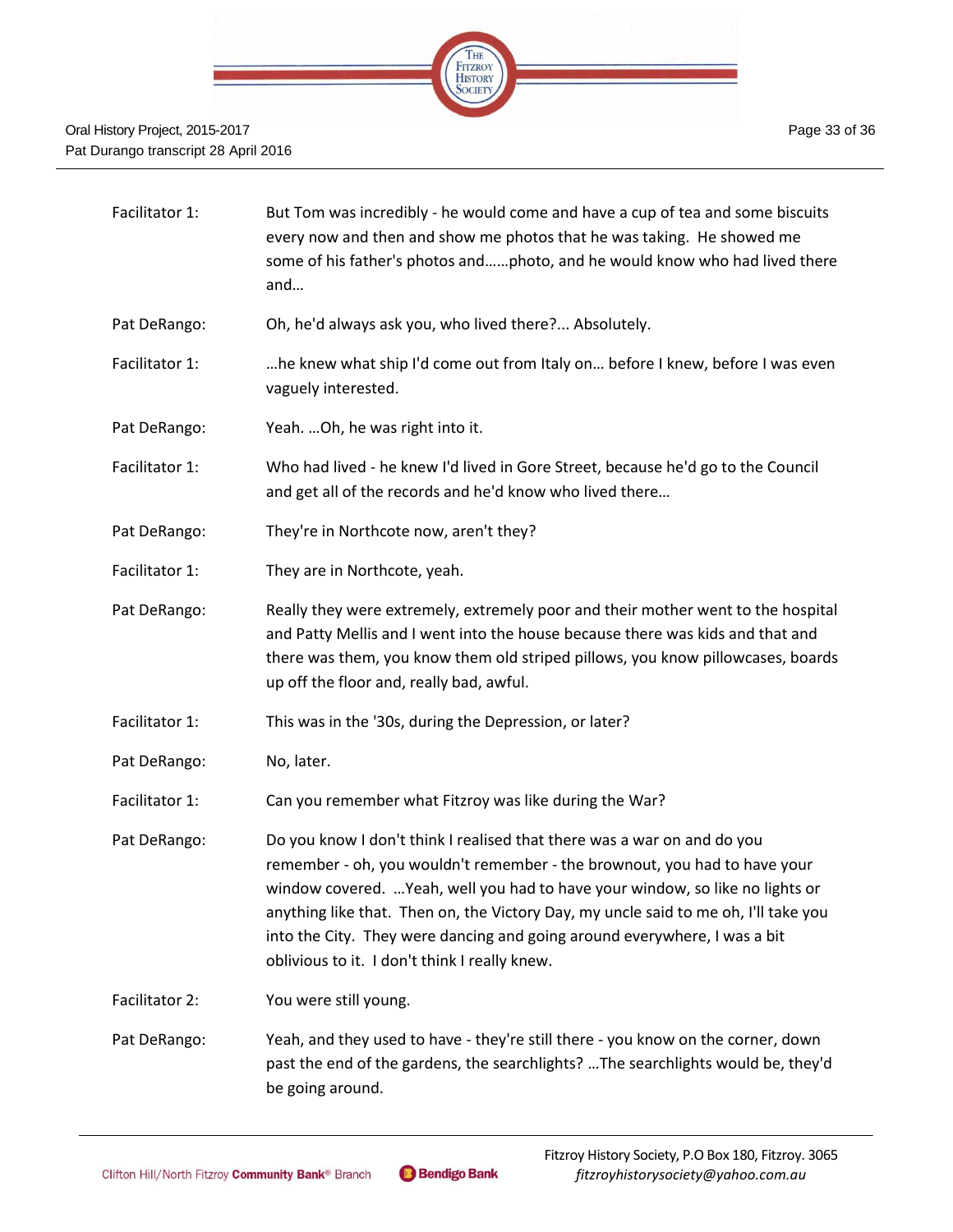

| Facilitator 1: | Are they still there?                                                                                                                                                                                                                                   |
|----------------|---------------------------------------------------------------------------------------------------------------------------------------------------------------------------------------------------------------------------------------------------------|
| Pat DeRango:   | I think they are you know.  You know that little park that comes They'd be going,<br>you had the brownout. Yep, you did. I didn't take notice of that either, I mean I<br>probably thought they just had a dark blind. I don't know, don't really know. |
| Facilitator 2: | How old were you, 10?                                                                                                                                                                                                                                   |
| Pat DeRango:   | I think when the War finished I might've been about 12.                                                                                                                                                                                                 |
| Facilitator 2: | Yes, and I think Melbourne wasn't as affected in many ways, like my family talk<br>about living in Perth at the time and they were definitely alert and alarmed                                                                                         |
| Pat DeRango:   | Oh, yeah.                                                                                                                                                                                                                                               |
| Facilitator 2: | at times there, and Sydney of course, Darwin.                                                                                                                                                                                                           |
| Pat DeRango:   | At the back of the school that's Commission now, do you know at one stage there<br>they dug a trench? The air raid, for the air raid.                                                                                                                   |
| Facilitator 1: | There were lots of servicemen over in the Exhibition Buildings.                                                                                                                                                                                         |
|                |                                                                                                                                                                                                                                                         |
| Pat DeRango:   | Yes, there were.                                                                                                                                                                                                                                        |
| Facilitator 1: | Oh look, that place had has like an amazing history. After the First World War it<br>was converted into a hospital to cope with the Spanish flu. After the Second<br>World War it was a migrant reception centre. It's just done so many things.        |
| Pat DeRango:   | It was. [and] Yes, it has.                                                                                                                                                                                                                              |
| Facilitator 2: | Certainly had the capacity to deal with lots of people.                                                                                                                                                                                                 |
| Pat DeRango:   | Yeah, so we did have an aquarium, but I think it was only seals, performing seals.<br>Probably one or two and a few fish as you went in. But I suppose to us it was<br>really good. I think it was about sixpence to go to the matinee at the Regent.   |
| Facilitator 2: | Where was the Regent?                                                                                                                                                                                                                                   |
| Pat DeRango:   | You know where Rose Mary is?                                                                                                                                                                                                                            |
| Facilitator 1: | In Thompson Street.                                                                                                                                                                                                                                     |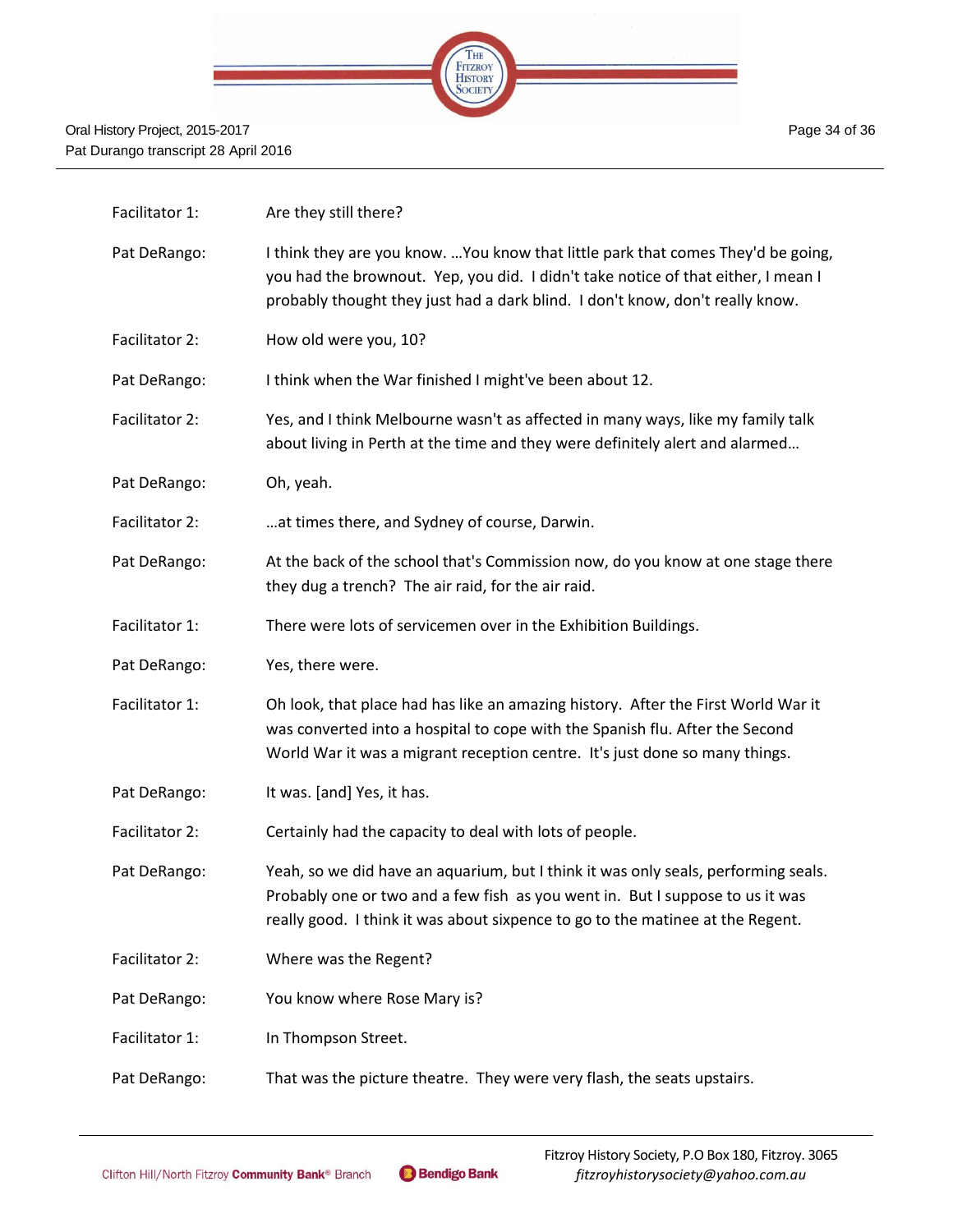

| Facilitator 1: | Across the road from there, where Safeway's is now, that was the Channel 7                                                                                                                                                                                                                                                                                                                                                                                                                                                                                                                                                                                                                                                                                                                                                        |
|----------------|-----------------------------------------------------------------------------------------------------------------------------------------------------------------------------------------------------------------------------------------------------------------------------------------------------------------------------------------------------------------------------------------------------------------------------------------------------------------------------------------------------------------------------------------------------------------------------------------------------------------------------------------------------------------------------------------------------------------------------------------------------------------------------------------------------------------------------------|
| Pat DeRango:   | No, Channel 7 is where Rose Mary was, yeah.  I think it took up the whole thing.                                                                                                                                                                                                                                                                                                                                                                                                                                                                                                                                                                                                                                                                                                                                                  |
| Facilitator 1: | You know where Coles Supermarket is now across the road from Rose Mary.                                                                                                                                                                                                                                                                                                                                                                                                                                                                                                                                                                                                                                                                                                                                                           |
| Pat DeRango:   | I thought Channel 7 was in, when the movie theatre went Channel 7 went there.                                                                                                                                                                                                                                                                                                                                                                                                                                                                                                                                                                                                                                                                                                                                                     |
|                | Because my niece was on private date or whatever, was it Blind Date or<br>something and it was down there, yeah. Long time ago. Very long time. But she<br>used to, for sixpence or a shilling or whatever it was there was cartoons and two<br>movies and an interval. But of a night - did you ever go there?                                                                                                                                                                                                                                                                                                                                                                                                                                                                                                                   |
| Facilitator 1: | No.                                                                                                                                                                                                                                                                                                                                                                                                                                                                                                                                                                                                                                                                                                                                                                                                                               |
| Pat DeRango:   | Upstairs, the lounge, they were like lounge chairs, they were extremely<br>comfortable because Mr Hoffman that had the barbecue shop, he'd go there and<br>he'd be asleep in about three minutes. Oh, that's what happened to me the first<br>time I went out with Lou. He asked me for about six months and I thought oh, no.<br>Anyhow, I went, and it was Sound of Music, the first time surround music came<br>in, and it was February and he turned up done up like a sore toe in a suit and a tie<br>and a shirt. It was about 36 degrees or something. So we get in there and we<br>were there about oh, maybe 10 or 15 minutes and he said, do you mind if I take<br>my jacket off? I said no. He snored right through the rest of it. Right through,<br>that was first date, yeah. He was going for his life, head back. |
| Facilitator 1: | You knew he snored before you married him.                                                                                                                                                                                                                                                                                                                                                                                                                                                                                                                                                                                                                                                                                                                                                                                        |
| Pat DeRango:   | Yeah, but you know I used to be able to hear him from downstairs, but later in life<br>couldn't hear him at all.                                                                                                                                                                                                                                                                                                                                                                                                                                                                                                                                                                                                                                                                                                                  |
| Facilitator 1: | Do you think you went deaf or do you think he stopped snoring?                                                                                                                                                                                                                                                                                                                                                                                                                                                                                                                                                                                                                                                                                                                                                                    |
| Pat DeRango:   | I think he stopped snoring.  I can't believe he's gone nearly three years.                                                                                                                                                                                                                                                                                                                                                                                                                                                                                                                                                                                                                                                                                                                                                        |
|                | [5:00]                                                                                                                                                                                                                                                                                                                                                                                                                                                                                                                                                                                                                                                                                                                                                                                                                            |
| Facilitator 1: | He's missed.                                                                                                                                                                                                                                                                                                                                                                                                                                                                                                                                                                                                                                                                                                                                                                                                                      |
| Pat DeRango:   | Yeah. It's very, very, very different but anyhow, never mind. I go visit him, which I<br>don't like because I don't like the mausoleum. Just looking at the marble wall, I<br>like to be able to - like flowers, you're not allowed to put fresh flowers on the                                                                                                                                                                                                                                                                                                                                                                                                                                                                                                                                                                   |